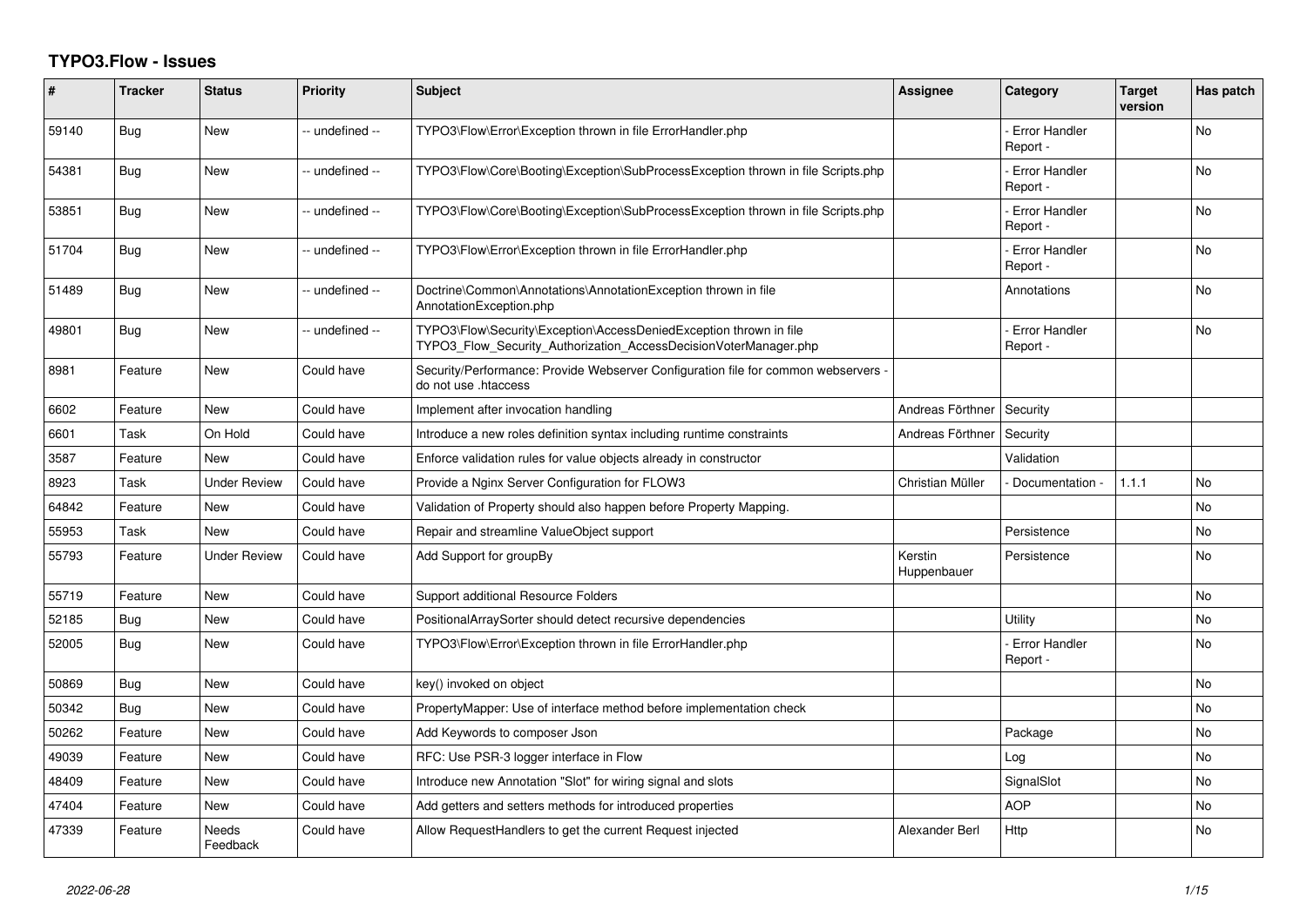| #     | <b>Tracker</b> | <b>Status</b>       | <b>Priority</b> | <b>Subject</b>                                                                  | <b>Assignee</b>             | Category          | <b>Target</b><br>version | Has patch |
|-------|----------------|---------------------|-----------------|---------------------------------------------------------------------------------|-----------------------------|-------------------|--------------------------|-----------|
| 46050 | Feature        | New                 | Could have      | To decouple log file writing at Logger->logException                            |                             | Log               |                          | No        |
| 45851 | Feature        | Needs<br>Feedback   | Could have      | Allow referencing environment variables in Settings.yaml                        | Adrian Föder                |                   |                          | No        |
| 45640 | Bug            | New                 | Could have      | Every relation is set to cascade=all if the related entity is no aggregate root |                             | Persistence       |                          | <b>No</b> |
| 45611 | Bug            | New                 | Could have      | Destruction of session after logout should be configurable                      |                             | Security          |                          | No        |
| 45386 | <b>Bug</b>     | New                 | Could have      | Package::buildArrayOfClassFiles tries to determine class names from file paths  |                             |                   |                          | <b>No</b> |
| 40418 | Feature        | Needs<br>Feedback   | Could have      | Add an option to flow3:cache: flush thats keeps user sessions active            |                             | Session           |                          | No        |
| 39788 | Feature        | New                 | Could have      | RFC: Repository based NotExistsValidator                                        |                             | Validation        |                          | No        |
| 38222 | Feature        | New                 | Could have      | Step execution signals with concrete name                                       |                             | Core              |                          | No        |
| 37885 | Feature        | New                 | Could have      | Add CLI to show the object-configuration for a FLOW3 object-name                | <b>Martin Ficzel</b>        | Cli               |                          | No        |
| 37831 | Task           | New                 | Could have      | Evaluate using PHP 5.4's internal web server for Functional Testing             |                             | - Testing -       |                          | No        |
| 35388 | Feature        | New                 | Could have      | Use the current package as default for translations within controllers          |                             | 118n              |                          | No        |
| 34133 | Feature        | New                 | Could have      | RFC: Handle Semicolons in Path part of URIs as Scoped Path Parameters           |                             | Property          |                          | <b>No</b> |
| 33049 | Feature        | New                 | Could have      | Allow configuration of context without environment variable (needed for IIS)    |                             | Core              |                          | No        |
| 31484 | Feature        | Needs<br>Feedback   | Could have      | possibility to modify inner workings of proxy class builder                     |                             |                   |                          | No        |
| 31339 | Task           | On Hold             | Could have      | Search                                                                          |                             | Documentation -   |                          | <b>No</b> |
| 27561 | Task           | Accepted            | Could have      | Complete documentation                                                          |                             | - Documentation - |                          | No        |
| 49025 | Task           | <b>Under Review</b> | Could have      | Dynamic locale detection / determination                                        | Adrian Föder                | 118n              | 2.1                      | No        |
| 54181 | <b>Bug</b>     | New                 | Could have      | Use date_default_timezone_get() instead of ini_get('date.timezone')             |                             | Core              |                          | Yes       |
| 62009 | Bug            | New                 | Should have     | Rewrite URI Filename could be empty                                             |                             |                   |                          |           |
| 45100 | Feature        | <b>Under Review</b> | Should have     | RequestDispatchingAspect should check if entry point can handle current request | Christopher<br>Hlubek       |                   |                          |           |
| 31002 | Bug            | New                 | Should have     | Generated __sleep method handles static properties as members.                  |                             | Reflection        |                          |           |
| 30428 | Feature        | New                 | Should have     | Cloning of request arguments                                                    |                             | <b>MVC</b>        |                          |           |
| 30425 | <b>Bug</b>     | New                 | Should have     | New methods are not updated in Policies during Development                      |                             | Security          |                          |           |
| 30418 | Feature        | New                 | Should have     | Package bootstrapping following dependencies                                    |                             | Core              |                          |           |
| 30258 | Feature        | New                 | Should have     | Support optional package dependencies                                           |                             |                   |                          |           |
| 29476 | Feature        | New                 | Should have     | Provider rendering time and query count for request                             |                             |                   |                          |           |
| 29425 | Bug            | New                 | Should have     | Deletion of a blog post with resources fails with FK constraint error           |                             | Persistence       |                          |           |
| 29387 | Feature        | Needs<br>Feedback   | Should have     | A token with wrong credentials should throw an exception                        | Andreas Förthner   Security |                   |                          |           |
| 29202 | Task           | New                 | Should have     | Provide a Cherokee Server Configuration for FLOW3                               |                             | Documentation -   |                          |           |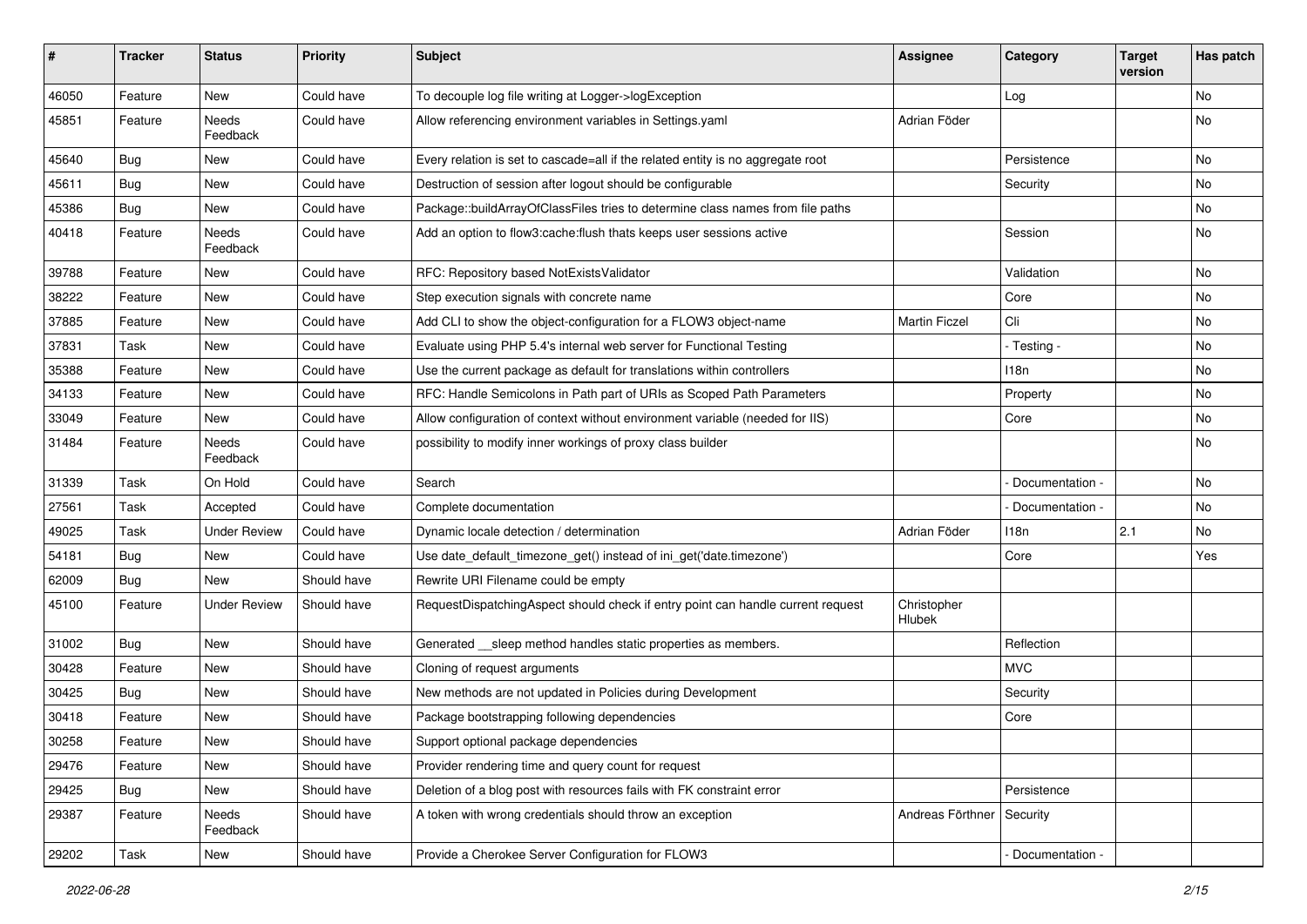| #     | <b>Tracker</b> | <b>Status</b>     | <b>Priority</b> | <b>Subject</b>                                                                                 | <b>Assignee</b>       | Category                   | <b>Target</b><br>version | Has patch |
|-------|----------------|-------------------|-----------------|------------------------------------------------------------------------------------------------|-----------------------|----------------------------|--------------------------|-----------|
| 28231 | Feature        | <b>New</b>        | Should have     | Allow output to STDERR for CLI Response                                                        |                       | <b>MVC</b>                 |                          |           |
| 27045 | <b>Bug</b>     | New               | Should have     | Introduced properties are not available in the reflection service during a compile run         |                       | <b>AOP</b>                 |                          |           |
| 26767 | Feature        | <b>New</b>        | Should have     | Reflection method to get a method return type and documentation                                |                       | Reflection                 |                          |           |
| 25988 | Bug            | <b>New</b>        | Should have     | Useless proxies are built for some classes                                                     |                       | Object                     |                          |           |
| 25907 | Task           | New               | Should have     | Referrer should only contain the URI of the previous request                                   |                       | <b>MVC</b>                 |                          |           |
| 9968  | Feature        | <b>New</b>        | Should have     | Promote security publishing configuration automatically when persisting models                 | Andreas Förthner      | Security                   |                          |           |
| 9537  | Feature        | New               | Should have     | Query criterions should be able to compare whole objects                                       |                       | Persistence                |                          |           |
| 8463  | Feature        | <b>New</b>        | Should have     | Check security policy for objects reconstituted in the session scope                           |                       | Security                   |                          |           |
| 8462  | Feature        | <b>New</b>        | Should have     | Check subobjects in query rewriting                                                            |                       | Security                   |                          |           |
| 6712  | Feature        | Accepted          | Should have     | Implement mixin support                                                                        | Robert Lemke          | <b>AOP</b>                 |                          |           |
| 6178  | Feature        | New               | Should have     | Implement FileType and FileSize validators                                                     |                       | Validation                 |                          |           |
| 5774  | Feature        | New               | Should have     | Package Manager should clear all cache entries tagged with %PACKAGE%                           |                       | Package                    |                          |           |
| 5442  | Feature        | New               | Should have     | Destroy session / logout user on deleting an account                                           | Andreas Förthner      | Security                   |                          |           |
| 4146  | Feature        | Accepted          | Should have     | Support typed parameters for validation                                                        | Karsten<br>Dambekalns | Validation                 |                          |           |
| 3728  | Feature        | <b>New</b>        | Should have     | Support arrays of objects as controller arguments                                              |                       | <b>MVC</b>                 |                          |           |
| 3621  | Feature        | <b>New</b>        | Should have     | Implement dynamic firewall filter registration                                                 | Andreas Förthner      | Security                   |                          |           |
| 3619  | Feature        | New               | Should have     | Implement System Policy Support/System Security                                                | Andreas Förthner      | Security                   |                          |           |
| 3588  | Feature        | Accepted          | Should have     | Support value objects in the Object Factory                                                    | Robert Lemke          | Object                     |                          |           |
| 3312  | Feature        | Needs<br>Feedback | Should have     | Allow for easy logging by annotations                                                          | Robert Lemke          | Log                        |                          |           |
| 3306  | Feature        | Accepted          | Should have     | Flush routes cache automatically on class file modifications                                   | Robert Lemke          | <b>MVC</b>                 |                          |           |
| 3153  | Feature        | New               | Should have     | Support of action based filter rules defined by annotation.                                    |                       | <b>MVC</b>                 |                          |           |
| 1856  | Feature        | New               | Should have     | The Package Manager checks dependencies between packages on each activation /<br>deactivation  | Christopher<br>Hlubek | Package                    |                          |           |
| 890   | Feature        | New               | Should have     | Add priority for advice chains                                                                 | Robert Lemke          | <b>AOP</b>                 |                          |           |
| 40802 | <b>Bug</b>     | Accepted          | Should have     | Documentation mistake (authentication)                                                         | Karsten<br>Dambekalns | Documentation -            | 1.1.1                    | No        |
| 38004 | <b>Bug</b>     | Accepted          | Should have     | Missing CheatSheet folder for Getting Started manual                                           | Karsten<br>Dambekalns | - Documentation - $ 1.1.1$ |                          | No.       |
| 51312 | <b>Bug</b>     | New               | Should have     | Default php error handler generates warning (when loading<br>TYPO3\Flow\Error\Exception class) |                       | Core                       | $\vert$ 2.0              | No        |
| 65684 | Bug            | New               | Should have     | Could not acquire lock for ClassLoader cache creation                                          | Sebastian Heuer       |                            |                          | No        |
| 62740 | <b>Bug</b>     | New               | Should have     | Add check on literal in TypeHandlingUtility::isCollectionType                                  |                       | Utility                    |                          | No        |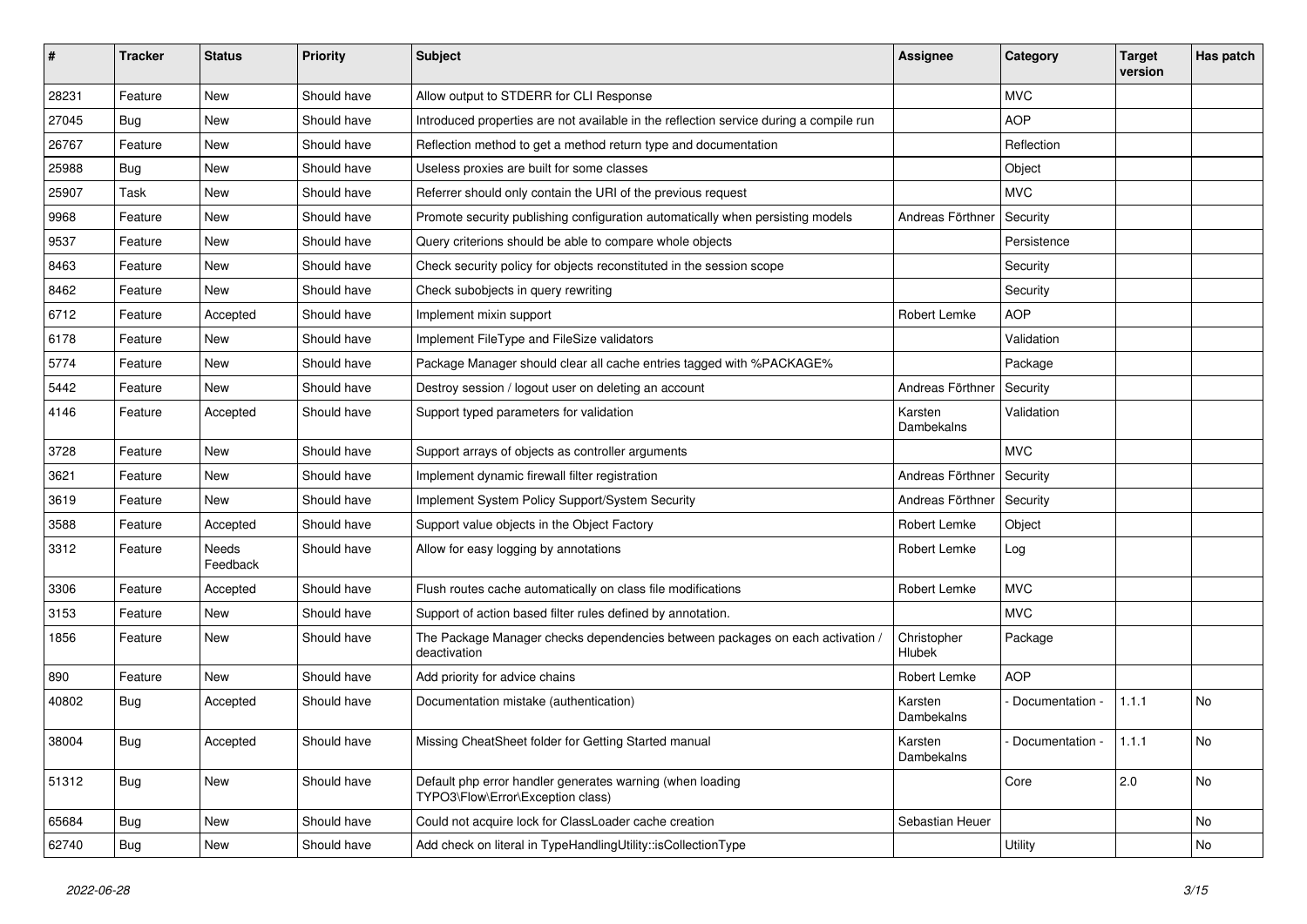| ∦     | <b>Tracker</b>   | <b>Status</b>       | <b>Priority</b> | <b>Subject</b>                                                                                      | <b>Assignee</b>       | Category                         | <b>Target</b><br>version | Has patch |
|-------|------------------|---------------------|-----------------|-----------------------------------------------------------------------------------------------------|-----------------------|----------------------------------|--------------------------|-----------|
| 61043 | Task             | New                 | Should have     | Rename ClassSchema to ModelSchema                                                                   |                       | Reflection                       |                          | No        |
| 60095 | Feature          | <b>Under Review</b> | Should have     | LockManager's LockHoldingStackPage should be configurable                                           |                       | Configuration                    |                          | No        |
| 59747 | Bug              | New                 | Should have     | TYPO3\Flow\Error\Exception thrown in file ErrorHandler.php                                          |                       |                                  |                          | No        |
| 59672 | Feature          | <b>Under Review</b> | Should have     | Add support for Doctrine 2.5 embeddables                                                            | Alexander Berl        | Persistence                      |                          | No        |
| 59442 | <b>Bug</b>       | <b>Under Review</b> | Should have     | Composite primary keys including foreign entity don't work                                          |                       | Persistence                      |                          | No        |
| 59366 | Bug              | <b>Under Review</b> | Should have     | fix* lifecycle callbacks should not be registered for unproxied entities                            |                       | Persistence                      |                          | No        |
| 59357 | Bug              | New                 | Should have     | Using the PackageManager directly instead of the Interface results in unexpected<br>behavior        |                       |                                  |                          | No        |
| 59322 | Bug              | New                 | Should have     | Mssing field exception should show missing migrations as well                                       |                       | Persistence                      |                          | No        |
| 59244 | Feature          | New                 | Should have     | Message or Container needs context                                                                  |                       |                                  |                          | No        |
| 59084 | Bug              | New                 | Should have     | if 403 Exception show reason                                                                        |                       |                                  |                          | No        |
| 59049 | Bug              | New                 | Should have     | TYPO3\Flow\Error\Exception thrown in file ErrorHandler.php                                          |                       | <b>Error Handler</b><br>Report - |                          | No        |
| 59023 | Bug              | New                 | Should have     | BooleanConverter should not convert empty values to boolean                                         |                       | Property                         |                          | <b>No</b> |
| 58996 | <b>Bug</b>       | New                 | Should have     | ResourceManager adding to persistence                                                               |                       |                                  |                          | No        |
| 58852 | <b>Bug</b>       | New                 | Should have     | TYPO3\Flow\Security\Exception\AccessDeniedException should clarify which action<br>fails to execute |                       | Security                         |                          | No        |
| 58773 | Bug              | Accepted            | Should have     | Improve NoMatchingRouteException                                                                    | Bastian<br>Waidelich  | MVC - Routing                    |                          | No        |
| 58744 | Bug              | <b>New</b>          | Should have     | Can not split configuration in settings.yaml                                                        |                       |                                  |                          | No        |
| 58408 | Task             | New                 | Should have     | Disable manualy persisting                                                                          |                       |                                  |                          | No        |
| 58193 | <b>Bug</b>       | <b>Under Review</b> | Should have     | Forward-port changelogs to master branch                                                            | Karsten<br>Dambekalns |                                  |                          | No        |
| 58184 | Major<br>Feature | New                 | Should have     | HTTP request argument building for different use cases                                              |                       | Http                             |                          | No        |
| 57972 | <b>Bug</b>       | New                 | Should have     | Missing @ManyToOne in example for resource                                                          |                       | Documentation -                  |                          | No        |
| 57815 | <b>Bug</b>       | New                 | Should have     | Invalid resources are saved in the persistent resources folder                                      |                       | Resource                         |                          | No        |
| 57796 | Bug              | New                 | Should have     | XLIFF Fails if $id ==$ nodedata                                                                     |                       |                                  |                          | No        |
| 57763 | Feature          | New                 | Should have     | Allow controller / package / action as params in<br>\TYPO3\Fluid\ViewHelpers\Form\ButtonViewHelper  |                       |                                  |                          | No        |
| 57450 | <b>Bug</b>       | New                 | Should have     | International E-Mail addresses (umlauts, etc.) are not validated correctly                          |                       | Validation                       |                          | No        |
| 57437 | Bug              | New                 | Should have     | Composer package replacement is not supported                                                       |                       | Package                          |                          | No        |
| 56916 | Feature          | New                 | Should have     | Support PATCH request method as of RFC5789                                                          |                       | Http                             |                          | No        |
| 56602 | Major<br>Feature | New                 | Should have     | Handling Of Multi Identity Entities                                                                 |                       | Persistence                      |                          | No        |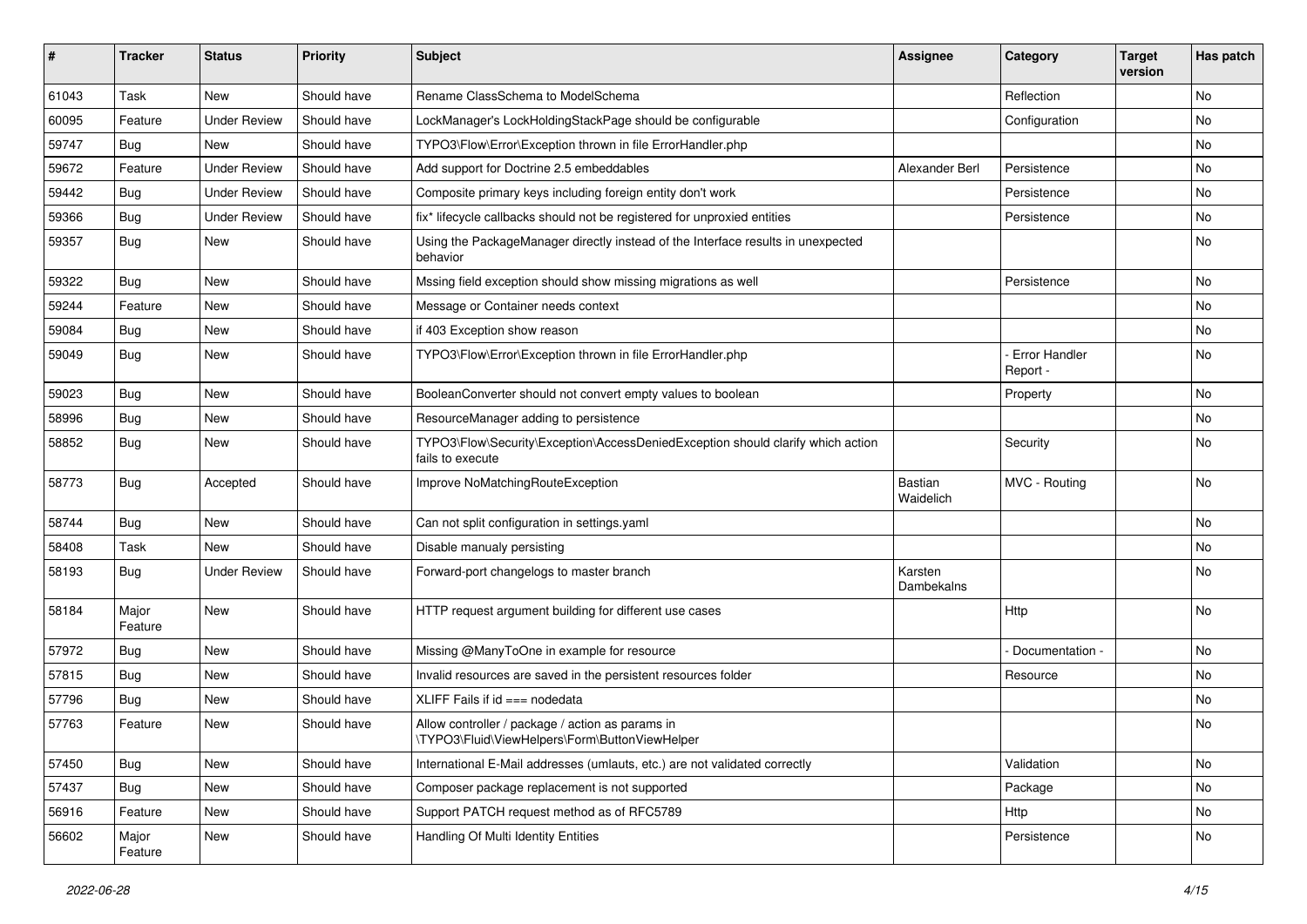| #     | <b>Tracker</b> | <b>Status</b>       | <b>Priority</b> | <b>Subject</b>                                                                                                       | <b>Assignee</b>             | Category      | <b>Target</b><br>version | Has patch |
|-------|----------------|---------------------|-----------------|----------------------------------------------------------------------------------------------------------------------|-----------------------------|---------------|--------------------------|-----------|
| 56573 | Bug            | <b>New</b>          | Should have     | Converting by Flow\Identity                                                                                          |                             | Persistence   |                          | No        |
| 56556 | Feature        | New                 | Should have     | support has Property and is Property                                                                                 |                             |               |                          | No        |
| 56486 | Feature        | New                 | Should have     | Optimize the ObjectManager for performance                                                                           |                             |               |                          | No        |
| 56107 | <b>Bug</b>     | New                 | Should have     | Property mapping configuration only supports one wildcard at a time                                                  |                             | Property      |                          | No        |
| 56036 | Feature        | New                 | Should have     | Optimize autoloading                                                                                                 |                             |               |                          | No        |
| 55958 | Task           | New                 | Should have     | RFC: Use PHP 5.4 closure features for direct ObjectAccess                                                            |                             |               |                          | No        |
| 55957 | Task           | New                 | Should have     | RFC: Optimize AOP proxies                                                                                            |                             | <b>AOP</b>    |                          | No        |
| 55954 | <b>Bug</b>     | New                 | Should have     | Associations to ValueObjects should not be cascade all'd                                                             |                             |               |                          | No        |
| 55831 | Feature        | <b>New</b>          | Should have     | Different scenarios for session settings                                                                             |                             |               |                          | No        |
| 55306 | Bug            | <b>Under Review</b> | Should have     | Filenames should not exceed 255 characters                                                                           | Christian Müller            |               |                          | No        |
| 55199 | Feature        | New                 | Should have     | Avoid Buffering of Shell output                                                                                      |                             | Cli           |                          | <b>No</b> |
| 54744 | <b>Bug</b>     | New                 | Should have     | System.log contains many NOTICE Flow The argument "workspace" declared in<br>pointcut does not exist in method TYPO3 |                             | Log           |                          | No        |
| 54589 | <b>Bug</b>     | <b>New</b>          | Should have     | Role parent is not removed from roles MM table                                                                       |                             | Security      |                          | No        |
| 54458 | <b>Bug</b>     | New                 | Should have     | Missing Version Number in packages                                                                                   |                             | Package       |                          | No        |
| 54446 | Bug            | New                 | Should have     | Cache filebackend 'include once'                                                                                     |                             | Cache         |                          | No        |
| 54146 | <b>Bug</b>     | <b>New</b>          | Should have     | Different sorting of arguments in ACL Patterns doesnt work                                                           | Christian Müller            | Security      |                          | No        |
| 54037 | Feature        | <b>Under Review</b> | Should have     | JsonView accepts encoding options                                                                                    |                             | <b>MVC</b>    |                          | No        |
| 53620 | <b>Bug</b>     | <b>New</b>          | Should have     | Move Classes/TYPO3/Flow/Composer to own Package                                                                      |                             | Package       |                          | <b>No</b> |
| 53533 | <b>Bug</b>     | New                 | Should have     | Class reflection assumes reverse PSR-0, can lead to fail in autoloader                                               |                             | Reflection    |                          | No        |
| 53350 | <b>Bug</b>     | Accepted            | Should have     | Trying to create a Link in an Template in CLI Context should provide a helpful<br>exception                          | <b>Bastian</b><br>Waidelich | MVC - Routing |                          | No        |
| 53224 | <b>Bug</b>     | New                 | Should have     | Constructor in subclass breaks call chain leading to missing identifier / uuid                                       |                             | Object        |                          | No        |
| 53189 | <b>Bug</b>     | New                 | Should have     | Blog tutorial no longer works                                                                                        | <b>Philipp Maier</b>        |               |                          | No        |
| 53177 | Feature        | New                 | Should have     | entity resource policy value support for `this`                                                                      |                             | Security      |                          | No        |
| 52945 | <b>Bug</b>     | New                 | Should have     | Excluded classes should only be excluded from reflection but still autoloaded                                        |                             |               |                          | No        |
| 52909 | <b>Bug</b>     | New                 | Should have     | Class Loader fallback to non-proxy hides fatal errors                                                                |                             | Core          |                          | No        |
| 52590 | Feature        | New                 | Should have     | Provide a way to get the Doctrine QueryBuilder                                                                       |                             |               |                          | No        |
| 52430 | Bug            | New                 | Should have     | Cannot convert from UUID to auto-increment ID                                                                        |                             |               |                          | No        |
| 52014 | Bug            | New                 | Should have     | Migration makes fields NOT NULL even though not true                                                                 |                             | Persistence   |                          | No        |
| 51763 | Bug            | New                 | Should have     | HttpRequest always returns content of the current request                                                            |                             | Http          |                          | No        |
| 51676 | Feature        | <b>Under Review</b> | Should have     | Support of symlinks for Resources                                                                                    |                             | Resource      |                          | No        |
| 51530 | Task           | New                 | Should have     | Improve speed of Files::readDirectoryRecursively using RecursiveDirectoryIterator?                                   |                             |               |                          | No        |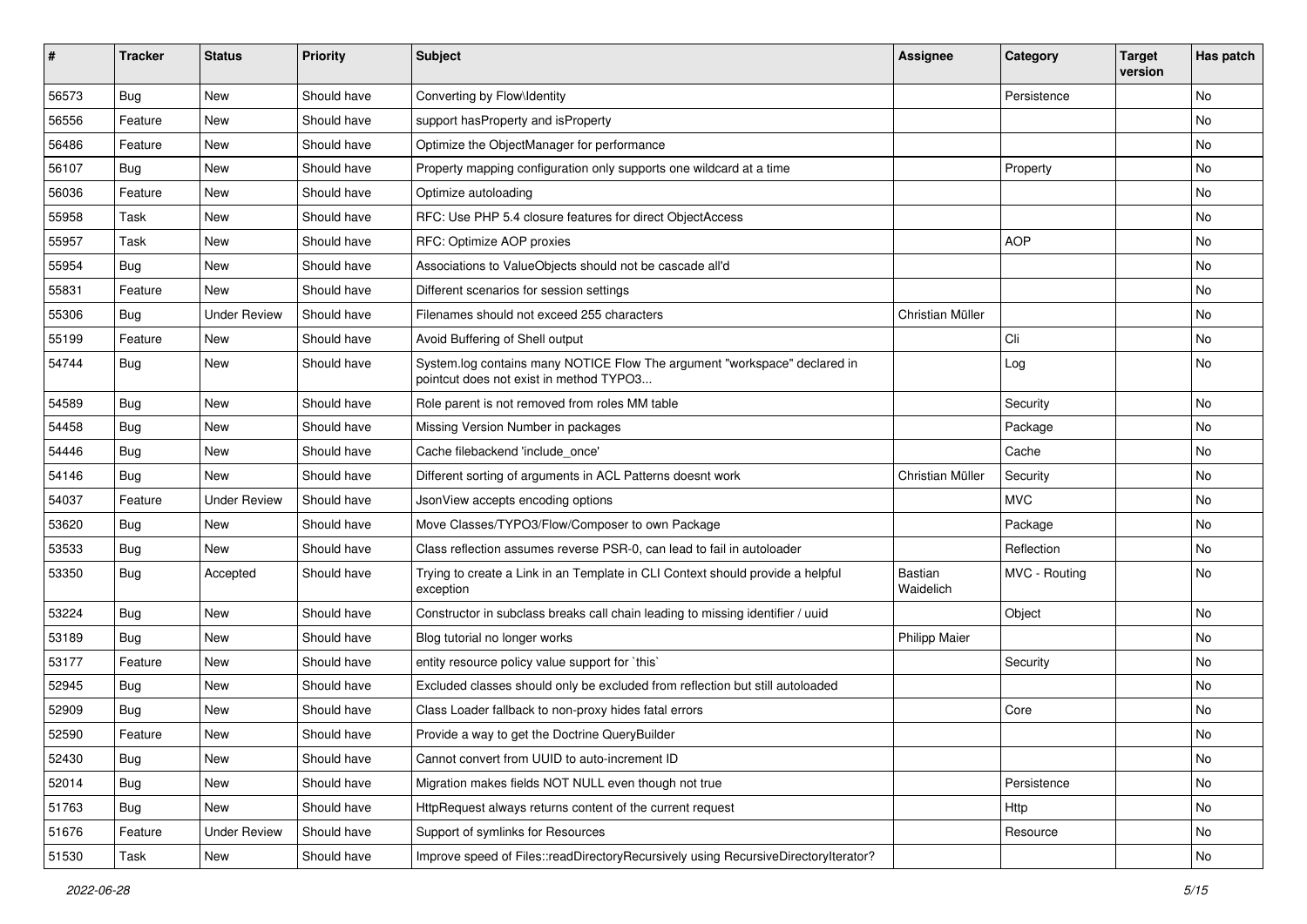| #     | <b>Tracker</b> | <b>Status</b>            | <b>Priority</b> | <b>Subject</b>                                                                                        | <b>Assignee</b>       | Category                  | <b>Target</b><br>version | Has patch |
|-------|----------------|--------------------------|-----------------|-------------------------------------------------------------------------------------------------------|-----------------------|---------------------------|--------------------------|-----------|
| 51459 | Feature        | New                      | Should have     | Allow catching of particular exceptions on property mapping                                           |                       | <b>MVC</b>                |                          | No        |
| 51286 | Task           | New                      | Should have     | Custom error views should introduce a controller context somehow                                      |                       |                           |                          | No        |
| 51188 | <b>Bug</b>     | New                      | Should have     | Doctrine does not respect AOP-injected properties                                                     |                       | Persistence               |                          | No        |
| 50901 | Feature        | New                      | Should have     | @IgnoreValidation also for class fields                                                               |                       | Validation                |                          | No        |
| 50395 | Bug            | Accepted                 | Should have     | Route cache caches routes for non dispatchable requests                                               | Bastian<br>Waidelich  | MVC - Routing             |                          | No        |
| 50382 | Task           | New                      | Should have     | Impossible to use arguments in CLI that are added by overriding<br>initializeCommandMethodArguments() |                       | Command                   |                          | No        |
| 50080 | <b>Bug</b>     | Needs<br>Feedback        | Should have     | Broken concept for CLI/Web separation                                                                 | Karsten<br>Dambekalns | Core                      |                          | No        |
| 49806 | Task           | Accepted                 | Should have     | Date formatting should care about the time zone                                                       | Adrian Föder          | 118n                      |                          | No        |
| 49780 | Bug            | New                      | Should have     | Roles are not synchronized                                                                            |                       | Security                  |                          | No        |
| 49566 | <b>Bug</b>     | New                      | Should have     | NULL source values are not handled correctly                                                          | Adrian Föder          | Property                  |                          | No        |
| 49372 | Bug            | New                      | Should have     | ObjectConverter ignores implemented interface when mapping subtype                                    |                       |                           |                          | No        |
| 49050 | Feature        | New                      | Should have     | Allow Subqueries in QueryInterface                                                                    |                       | Persistence               |                          | No        |
| 49011 | <b>Bug</b>     | <b>Under Review</b>      | Should have     | Support executing TYPO3.Flow inside a PHAR                                                            |                       |                           |                          | No        |
| 48873 | Bug            | New                      | Should have     | Error when calling resourceManager->deleteResource on unpublished Resource                            |                       | Error Handler<br>Report - |                          | No        |
| 48862 | Feature        | New                      | Should have     | Possibility to exclude package from file monitoring                                                   |                       | Monitor                   |                          | No        |
| 48657 | Feature        | <b>Under Review</b>      | Should have     | support HTTP_RANGE                                                                                    |                       |                           |                          | No        |
| 48596 | Bug            | <b>Under Review</b>      | Should have     | IgnoredTags configuration should be easier to configure from packages                                 | Alexander Berl        | Configuration             |                          | No        |
| 48532 | <b>Bug</b>     | <b>Under Review</b>      | Should have     | JsonView Configuration behaves differently for arrays and objects                                     | Alexander Berl        | <b>MVC</b>                |                          | <b>No</b> |
| 48430 | <b>Bug</b>     | New                      | Should have     | Default validator-messages are not correctly formatted                                                |                       |                           |                          | No        |
| 48429 | <b>Bug</b>     | New                      | Should have     | Remove- and update-actions on repository are not persisted                                            |                       |                           |                          | No        |
| 48296 | Task           | <b>Needs</b><br>Feedback | Should have     | Missing method in ExceptionHandlerInterface                                                           |                       |                           |                          | No        |
| 48167 | Feature        | Accepted                 | Should have     | Command line account and role browsing                                                                | Adrian Föder          | Security                  |                          | No        |
| 47951 | Feature        | <b>New</b>               | Should have     | Warn if persistence stack is not empty at the end of a get-request                                    |                       | Persistence               |                          | No        |
| 47859 | Task           | Accepted                 | Should have     | Logging: Do not log all decisions in \TYPO3\Flow\Security\Aspect\LoggingAspect                        | Robert Lemke          | Security                  |                          | No        |
| 47456 | Feature        | New                      | Should have     | ManyToOne and OneToOne Relations of Objects passed as Action Argument are<br>loaded automatically     |                       | Validation                |                          | No        |
| 47429 | Bug            | New                      | Should have     | Global policy files no longer allowed                                                                 |                       | Security                  |                          | No        |
| 47273 | Feature        | New                      | Should have     | Support mapping properties with differing types for setter and property                               |                       | Property                  |                          | No        |
| 47236 | <b>Bug</b>     | Needs<br>Feedback        | Should have     | Error at offset 6279 of 6338                                                                          |                       |                           |                          | No        |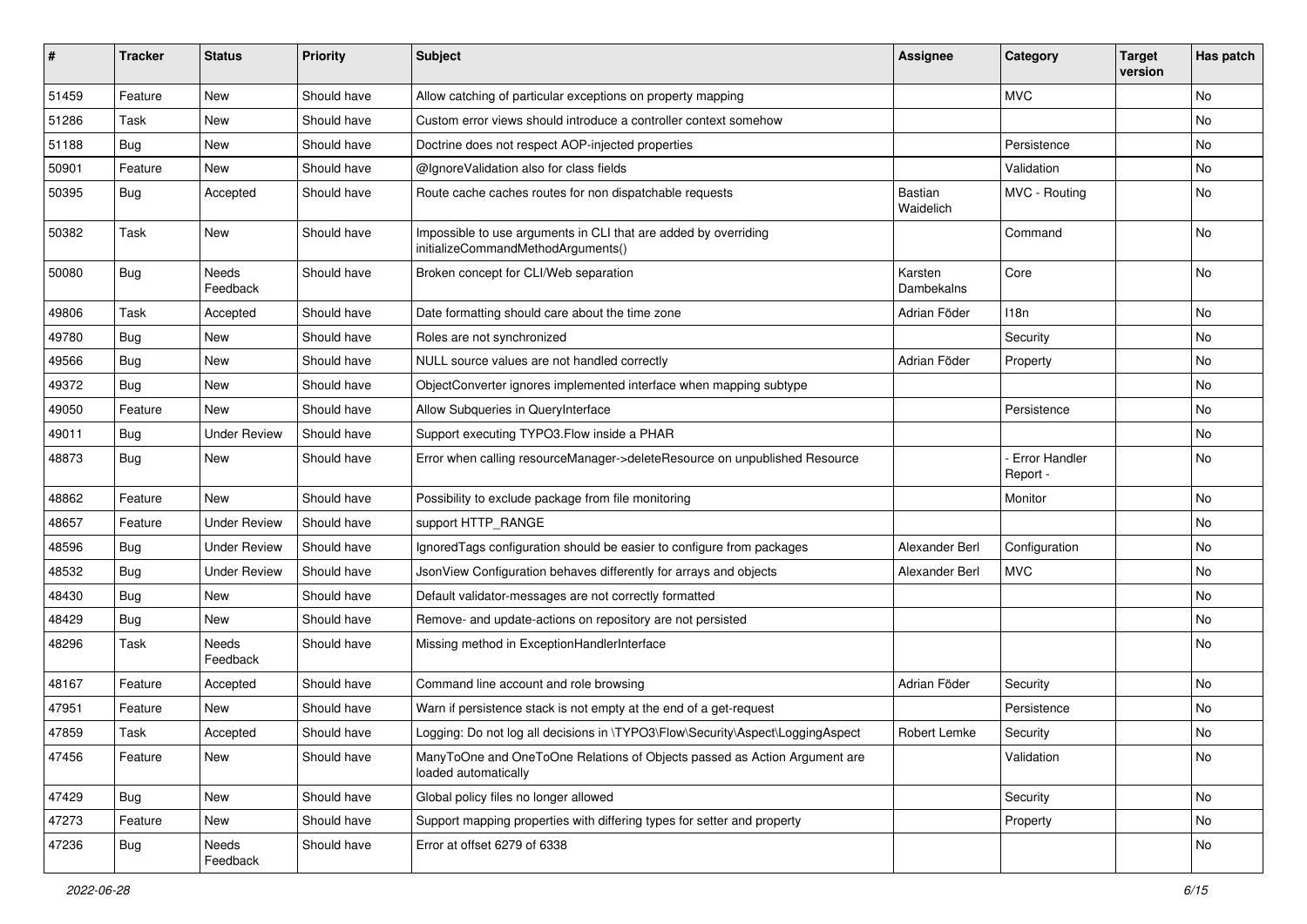| ∦     | <b>Tracker</b> | <b>Status</b>            | <b>Priority</b> | <b>Subject</b>                                                                                                               | <b>Assignee</b>             | Category        | <b>Target</b><br>version | Has patch |
|-------|----------------|--------------------------|-----------------|------------------------------------------------------------------------------------------------------------------------------|-----------------------------|-----------------|--------------------------|-----------|
| 47191 | Feature        | <b>Under Review</b>      | Should have     | Make (property) Validators aware of parent class and the property they belong to                                             |                             | Validation      |                          | No        |
| 47075 | Feature        | <b>New</b>               | Should have     | Make Exception more meaningful                                                                                               |                             | Resource        |                          | No        |
| 46974 | <b>Bug</b>     | Accepted                 | Should have     | Original and Proxy class in one file makes it difficult to reach 100% code coverage for<br>functional tests                  | Christian Müller            | Object          |                          | No        |
| 46910 | Feature        | <b>New</b>               | Should have     | Composer integration - PackageStates.php                                                                                     |                             |                 |                          | <b>No</b> |
| 46823 | Task           | Accepted                 | Should have     | Detect APC and APCu correctly                                                                                                |                             | Cache           |                          | No        |
| 46816 | Feature        | New                      | Should have     | Add xcache cache backend                                                                                                     |                             | Cache           |                          | No        |
| 46371 | Feature        | New                      | Should have     | Support compilation of static information in proxy classes                                                                   | Christopher<br>Hlubek       |                 |                          | <b>No</b> |
| 46318 | Feature        | <b>New</b>               | Should have     | [caching framework] Extend cache interface to handle multiple entries                                                        |                             | Cache           |                          | No        |
| 46216 | Feature        | New                      | Should have     | Add wincache cache backend                                                                                                   |                             | Cache           |                          | No        |
| 46210 | Bug            | <b>Needs</b><br>Feedback | Should have     | securityContext->getParty() in the initializeObject() method of a session-Scope object<br>throws exception on second request |                             | Session         |                          | No        |
| 46073 | <b>Bug</b>     | <b>Under Review</b>      | Should have     | Scripts::executeCommand must be usable outsite of TYPO3.Flow                                                                 |                             |                 |                          | <b>No</b> |
| 46066 | Bug            | New                      | Should have     | Currency formatter uses wrong format for ISO 4217 currency codes                                                             |                             | 118n            |                          | No        |
| 46063 | Feature        | New                      | Should have     | Implement username password provider with "remember me" persistent cookie                                                    | Christopher<br>Hlubek       | Security        |                          | <b>No</b> |
| 46011 | Task           | New                      | Should have     | Validate annotation with missing type should throw useful error                                                              |                             | Validation      |                          | No        |
| 46010 | <b>Bug</b>     | New                      | Should have     | Generating a DiscriminatorMap with base class in different namespace does not work                                           |                             | Persistence     |                          | No        |
| 46009 | Task           | New                      | Should have     | Improve error message for missing class in Flow annotation driver                                                            |                             | Persistence     |                          | No        |
| 45917 | Bug            | New                      | Should have     | RoutePartHandler transliteration must be improved                                                                            |                             | MVC - Routing   |                          | No        |
| 45669 | Bug            | New                      | Should have     | PersistentObjectConverter does not convert ValueObjects by identity                                                          |                             |                 |                          | <b>No</b> |
| 45623 | Bug            | New                      | Should have     | SQL error when calling TYPO3.Blog Setup controller                                                                           |                             | Documentation - |                          | No        |
| 45409 | Feature        | New                      | Should have     | Support validation of abstract nested properties                                                                             |                             | Validation      |                          | No        |
| 45405 | Bug            | Accepted                 | Should have     | Uncaught Exception in DynamicRoutePart                                                                                       | <b>Bastian</b><br>Waidelich | MVC - Routing   |                          | No        |
| 45272 | <b>Bug</b>     | New                      | Should have     | Related Value Objects get deleted by default cascading                                                                       |                             |                 |                          | No        |
| 45103 | Feature        | New                      | Should have     | Make static resource URI generation available outside of Fluid                                                               |                             | Resource        |                          | No        |
| 44891 | Feature        | New                      | Should have     | Routes should be able to enforce http/https protocol                                                                         |                             | MVC - Routing   |                          | No        |
| 44712 | Task           | Accepted                 | Should have     | Decouple Argument-Building in the HTTP-Request-Constructor                                                                   |                             | Http            |                          | No        |
| 44563 | Feature        | New                      | Should have     | Logged in users via HTTP Basic always get re-authenticated                                                                   |                             | Security        |                          | No        |
| 44542 | Task           | New                      | Should have     | Mention the risk of requestPatterns regarding foreign package's SecurityContext<br>usage                                     | Adrian Föder                | Documentation - |                          | No        |
| 44396 | Task           | Accepted                 | Should have     | Move Doctrine ORM integration onto own namespace                                                                             | Karsten<br>Dambekalns       | Persistence     |                          | No        |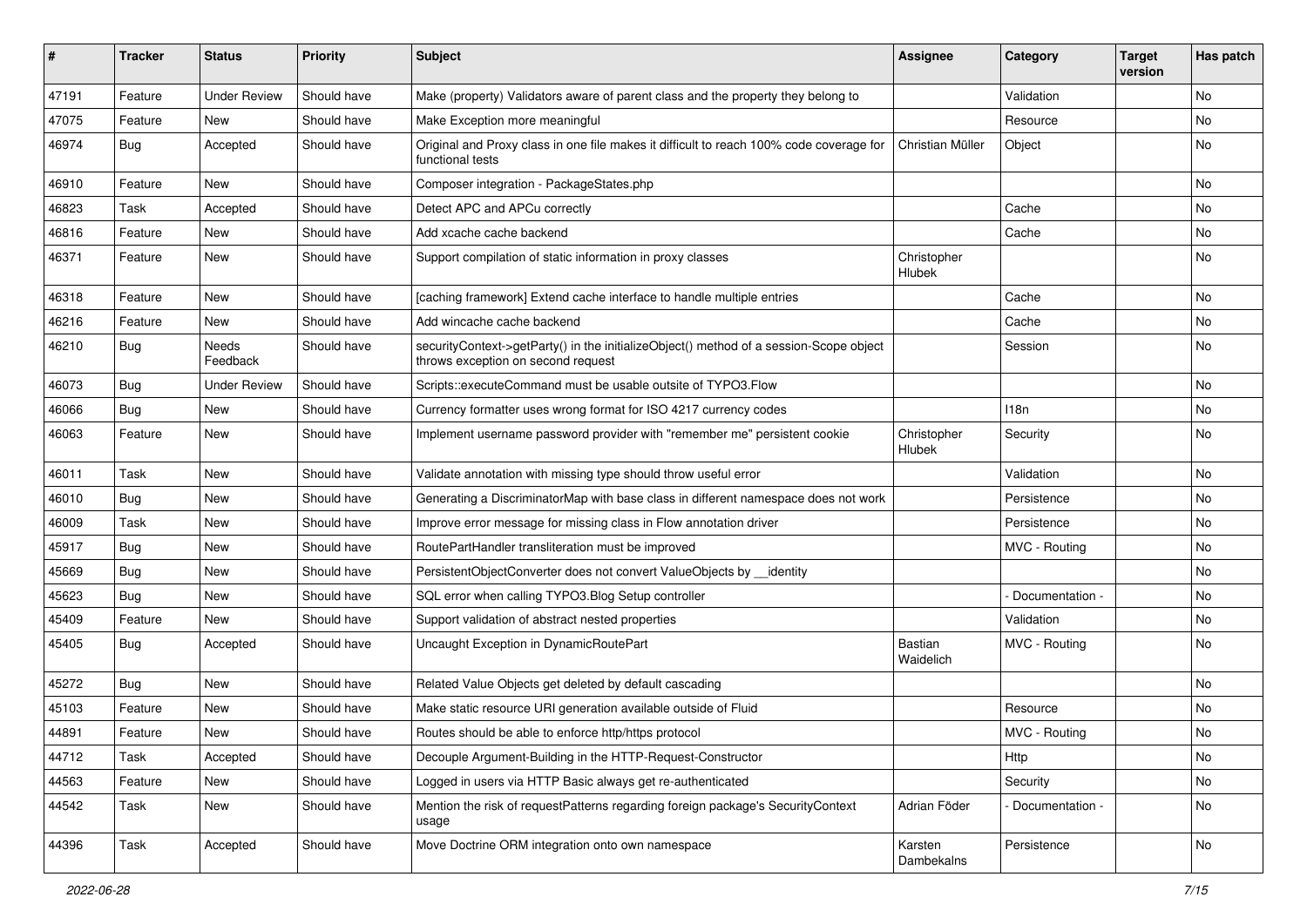| #     | <b>Tracker</b> | <b>Status</b>            | <b>Priority</b> | <b>Subject</b>                                                                                               | <b>Assignee</b>         | Category    | <b>Target</b><br>version | Has patch |
|-------|----------------|--------------------------|-----------------|--------------------------------------------------------------------------------------------------------------|-------------------------|-------------|--------------------------|-----------|
| 44375 | Task           | Accepted                 | Should have     | Make all persistence reads go through repositories                                                           | Karsten<br>Dambekalns   | Persistence |                          | No        |
| 44244 | <b>Bug</b>     | New                      | Should have     | defaultOrderings aren't applied on related objects                                                           |                         | Persistence |                          | No        |
| 44123 | Feature        | New                      | Should have     | Make the "Flow requires the PHP setting "date.timezone"" error more beautiful                                |                         |             |                          | No        |
| 43993 | Task           | New                      | Should have     | Warn when no migrations are found at all during doctrine: migrate                                            |                         | Persistence |                          | No        |
| 43967 | <b>Bug</b>     | New                      | Should have     | Error in evaluating orphanRemoval in Flow Annotation driver                                                  |                         | Persistence |                          | <b>No</b> |
| 43947 | Bug            | New                      | Should have     | Redirect to login after Session timeout                                                                      |                         |             |                          | No        |
| 43930 | Task           | Needs<br>Feedback        | Should have     | Remove canRender() completely?!                                                                              | Sebastian<br>Kurfuerst  |             |                          | No        |
| 43841 | Feature        | New                      | Should have     | Add package support to validation errors                                                                     |                         |             |                          | No        |
| 43572 | Feature        | New                      | Should have     | Uri should support manipulation of query arguments                                                           |                         |             |                          | No        |
| 43192 | <b>Bug</b>     | Accepted                 | Should have     | findByIdentifier() for non-persisted objects not working for custom identifier properties                    | Karsten<br>Dambekalns   | Persistence |                          | No        |
| 43082 | Feature        | <b>Needs</b><br>Feedback | Should have     | Add CLI support for scaffolding models, views, controller                                                    |                         |             |                          | No        |
| 42888 | Bug            | Needs<br>Feedback        | Should have     | ResourceManager chokes on non existing files                                                                 |                         | Resource    |                          | No        |
| 42550 | Task           | <b>Under Review</b>      | Should have     | Add top-level .htaccess to block everything but Web                                                          | Karsten<br>Dambekalns   |             |                          | No        |
| 41900 | Feature        | Accepted                 | Should have     | Check for duplicate PSR-0 autoload namespaces                                                                | Christian Jul<br>Jensen | Package     |                          | No        |
| 41832 | Task           | New                      | Should have     | Improve error handling for incompatible packages                                                             | Christian Jul<br>Jensen | Package     |                          | No        |
| 41807 | Task           | <b>Under Review</b>      | Should have     | Initialize the eventmanager in the EntityManagerInterface                                                    |                         | Persistence |                          | <b>No</b> |
| 41727 | <b>Bug</b>     | Accepted                 | Should have     | @Flow\Identity and @ORM\InheritanceType("JOINED") can't be used together                                     | Karsten<br>Dambekalns   |             |                          | No        |
| 41533 | <b>Bug</b>     | Needs<br>Feedback        | Should have     | Ignored object-validation in editAction when redirecting back from updateAction                              |                         |             |                          | No        |
| 41420 | Feature        | New                      | Should have     | Support entity versioning                                                                                    |                         | Persistence |                          | No        |
| 41414 | Task           | Needs<br>Feedback        | Should have     | Check packageKey naming / file structure below Packages/Vendor                                               |                         | Package     |                          | No        |
| 41029 | <b>Bug</b>     | Accepted                 | Should have     | Method security is also evaluating abstract classes                                                          | Karsten<br>Dambekalns   | Security    |                          | No        |
| 40824 | <b>Bug</b>     | Needs<br>Feedback        | Should have     | Modified action controller methods not detected properly                                                     | Andreas Förthner        |             |                          | No        |
| 40410 | <b>Bug</b>     | Needs<br>Feedback        | Should have     | Exception when using Apc, Memcached of Redis cache backend for reflection status<br>and object configuration | Karsten<br>Dambekalns   | Cache       |                          | No        |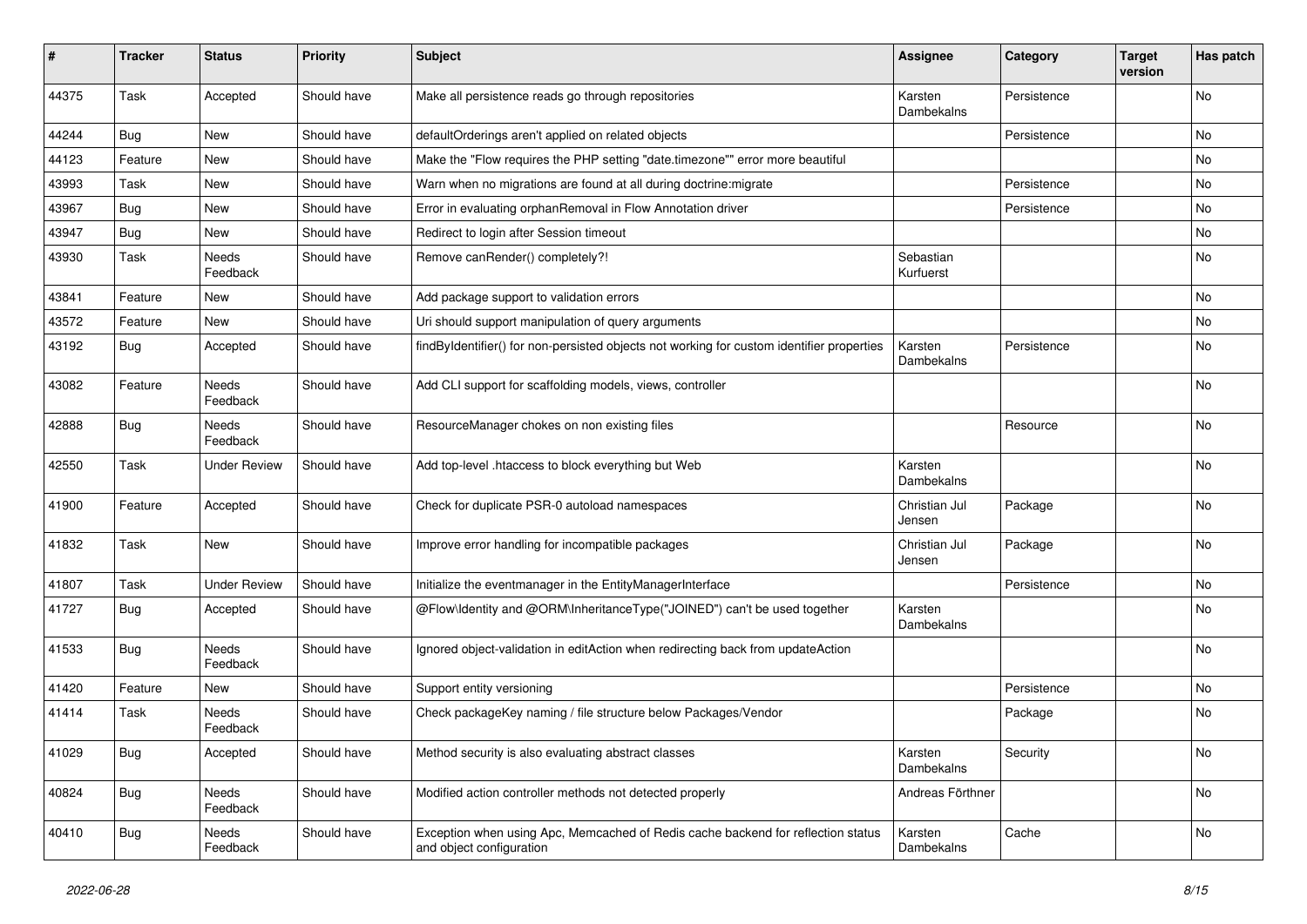| ∦     | <b>Tracker</b> | <b>Status</b>            | <b>Priority</b> | <b>Subject</b>                                                                                            | <b>Assignee</b>       | Category          | <b>Target</b><br>version | Has patch |
|-------|----------------|--------------------------|-----------------|-----------------------------------------------------------------------------------------------------------|-----------------------|-------------------|--------------------------|-----------|
| 40283 | <b>Bug</b>     | New                      | Should have     | New constructor in grandparent class not called                                                           |                       | Object            |                          | No        |
| 39910 | Feature        | Accepted                 | Should have     | Ability to query user based on roles                                                                      |                       | Security          |                          | No        |
| 39699 | Bug            | Accepted                 | Should have     | SQL DDL for TYPO3\FLOW3\Cache\Backend\PdoBackend                                                          | Karsten<br>Dambekalns | Cache             |                          | No        |
| 39674 | <b>Bug</b>     | New                      | Should have     | \TYPO3\FLOW3\var dump behaves weird in controller actions doing return                                    |                       | <b>MVC</b>        |                          | No        |
| 39609 | Feature        | Accepted                 | Should have     | <b>Migration Version</b>                                                                                  | Karsten<br>Dambekalns | Migrations -      |                          | <b>No</b> |
| 39414 | <b>Bug</b>     | New                      | Should have     | Security Documentation                                                                                    |                       | Documentation -   |                          | No        |
| 39253 | Feature        | Accepted                 | Should have     | Remove mirroring mode option and code                                                                     | Karsten<br>Dambekalns | Resource          |                          | No        |
| 39088 | Feature        | New                      | Should have     | Add a sgnalslot before compilation                                                                        |                       | Core              |                          | No        |
| 38216 | <b>Bug</b>     | <b>Needs</b><br>Feedback | Should have     | Static method calls in reflected classes refer to _Original class                                         |                       |                   |                          | No        |
| 38038 | Task           | Accepted                 | Should have     | Proofread FLOW3 manual                                                                                    | Ryan J. Peterson      | - Documentation - |                          | <b>No</b> |
| 37846 | Feature        | New                      | Should have     | Should be able to declare more than one controllerObjectName per requestPatterns                          |                       | Security          |                          | No        |
| 37564 | Bug            | New                      | Should have     | Validation of Parent Object containing properties of type ManyToOne and<br>ManyToMany to same Target      |                       | Validation        |                          | No        |
| 37405 | Feature        | <b>Under Review</b>      | Should have     | When changing a property wich is used in routing the Link-VH should direkt to the<br>new properties value |                       | MVC - Routing     |                          | <b>No</b> |
| 37373 | Feature        | <b>Under Review</b>      | Should have     | Make annotation overrides / "injection" via Objects.yaml possible                                         | Marc Neuhaus          | Configuration     |                          | No        |
| 37372 | Feature        | Accepted                 | Should have     | Inheritance in ORM should be configured automatically                                                     | Karsten<br>Dambekalns | Persistence       |                          | No        |
| 37354 | <b>Bug</b>     | Accepted                 | Should have     | Do not apply generateValueHash() and generateUuid() if custom identifier is used                          | Karsten<br>Dambekalns | Persistence       |                          | <b>No</b> |
| 37316 | <b>Bug</b>     | <b>New</b>               | Should have     | Use findBestMatchingLocale instead of getDefaultLocale?                                                   |                       | Validation        |                          | <b>No</b> |
| 37302 | <b>Bug</b>     | Needs<br>Feedback        | Should have     | NumberValidator                                                                                           | Carsten Bleicker      | Validation        |                          | No        |
| 37279 | Feature        | New                      | Should have     | Request PropertyMapping                                                                                   |                       | Property          |                          | No        |
| 36955 | Feature        | <b>New</b>               | Should have     | Add type filter to var_dump()                                                                             |                       | Error             |                          | No        |
| 36840 | Task           | Accepted                 | Should have     | Improve exception for wrong locales                                                                       | Karsten<br>Dambekalns | 118n              |                          | No        |
| 36804 | <b>Bug</b>     | New                      | Should have     | Orphaned entities within aggregates are not removed                                                       |                       | Persistence       |                          | No        |
| 36800 | Task           | Accepted                 | Should have     | Streamline Resource object API                                                                            | Robert Lemke          | Resource          |                          | No        |
| 36715 | Feature        | Accepted                 | Should have     | Make simultaneous use of multiple persistence backends possible                                           | Karsten<br>Dambekalns | Persistence       |                          | No        |
| 36634 | <b>Bug</b>     | New                      | Should have     | Reconstituted entities do not have their properties set when initializeObject() is called                 |                       |                   |                          | No        |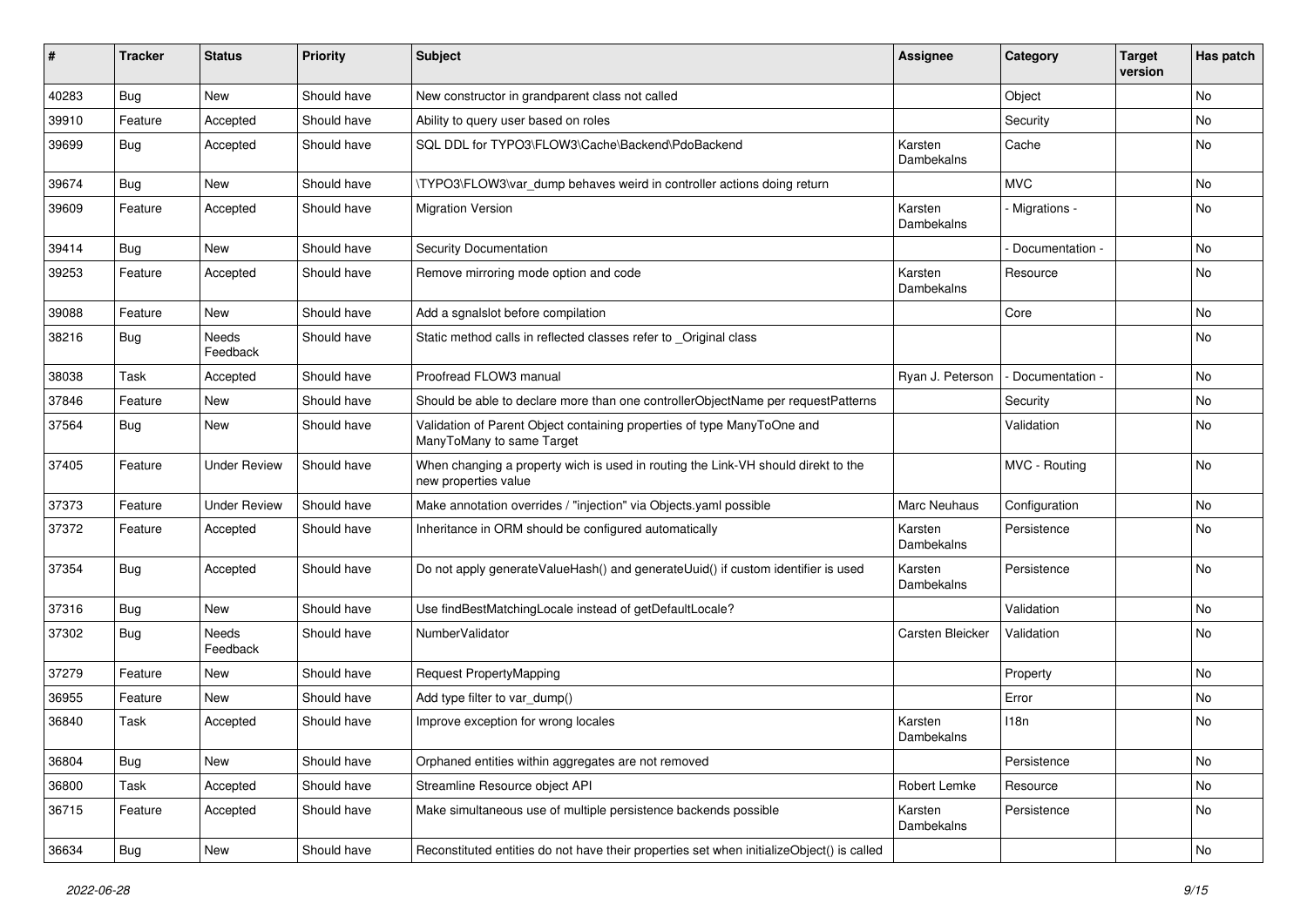| #     | <b>Tracker</b>   | <b>Status</b>       | <b>Priority</b> | <b>Subject</b>                                                                                | <b>Assignee</b>       | Category    | <b>Target</b><br>version | Has patch |
|-------|------------------|---------------------|-----------------|-----------------------------------------------------------------------------------------------|-----------------------|-------------|--------------------------|-----------|
| 36633 | <b>Bug</b>       | New                 | Should have     | Reconstituted entities should not have the FLOW3_Persistence_clone property set               |                       |             |                          | No        |
| 36510 | Feature          | New                 | Should have     | <b>Firewall Redirect?</b>                                                                     |                       |             |                          | No        |
| 36509 | Feature          | New                 | Should have     | redirect ToUri to an uri with acl forces a 403 because of missing csrf token.                 |                       |             |                          | No        |
| 36508 | <b>Bug</b>       | New                 | Should have     | AuthenticationProvider Request Patterns                                                       |                       | Security    |                          | No        |
| 36495 | <b>Bug</b>       | New                 | Should have     | HTTP Response is sent before persistence preventing Exceptions to be displayed on<br>redirect |                       | Persistence |                          | No        |
| 35970 | Task             | New                 | Should have     | Improve performance of Utility/Arrays::integerExplode by using array_map                      |                       |             |                          | No        |
| 35783 | Feature          | New                 | Should have     | Lifecycle method after property mapping                                                       |                       | Object      |                          | No        |
| 35781 | Feature          | New                 | Should have     | Model validation                                                                              |                       | Validation  |                          | No        |
| 35709 | Task             | New                 | Should have     | Implement global Command aliases                                                              |                       | Cli         |                          | No        |
| 35083 | <b>Bug</b>       | New                 | Should have     | involving SecurityContext in Widget's __wakeup situation leads to an exception                |                       | Object      |                          | No        |
| 35030 | Feature          | <b>Under Review</b> | Should have     | Dynamic locale detection                                                                      | Karsten<br>Dambekalns | 118n        |                          | No        |
| 34816 | Feature          | New                 | Should have     | Long text encryption                                                                          |                       | Security    |                          | <b>No</b> |
| 34674 | Feature          | Accepted            | Should have     | NotFoundView is not injected in ActionController                                              | Robert Lemke          | <b>MVC</b>  |                          | No        |
| 34404 | <b>Bug</b>       | New                 | Should have     | JsonView transformObject does not respect_descendAll configuration                            |                       |             |                          | No        |
| 33937 | Feature          | Accepted            | Should have     | Convenience method to resolve public "resource://" paths                                      | Karsten<br>Dambekalns | Resource    |                          | No        |
| 33710 | Feature          | New                 | Should have     | Configuration based on Domain                                                                 |                       |             |                          | No        |
| 33587 | Feature          | New                 | Should have     | Automatically remove unused Resources                                                         |                       | Resource    |                          | No        |
| 33465 | <b>Bug</b>       | New                 | Should have     | Some vital commands to recover the system fail when recovery is needed                        |                       | Command     |                          | No        |
| 33293 | <b>Bug</b>       | New                 | Should have     | Injection to private variable results in injection of the the wrong class                     |                       |             |                          | No        |
| 33258 | Major<br>Feature | Accepted            | Should have     | Implement support for Assetic                                                                 |                       |             |                          | No        |
| 33078 | <b>Bug</b>       | New                 | Should have     | No Redirect to Login                                                                          |                       | Security    |                          | No        |
| 33069 | Task             | New                 | Should have     | Make command output sparse, implement generic verbose switch                                  |                       | Command     |                          | No        |
| 33018 | Feature          | New                 | Should have     | Translator should support override of labels from other packages                              |                       | 118n        |                          | No        |
| 32985 | Feature          | New                 | Should have     | Implement Processing Rules when merging numerically-indexed arrays                            |                       | Utility     |                          | No        |
| 32607 | Feature          | Needs<br>Feedback   | Should have     | Export localized strings for JS consumption                                                   | Karsten<br>Dambekalns | 118n        |                          | N0        |
| 32574 | Bug              | Accepted            | Should have     | FLOW3 enters fork bombs when using cgi-fcgi vs cli                                            | Karsten<br>Dambekalns | Core        |                          | No        |
| 32294 | Feature          | New                 | Should have     | Lazy initialization of loggers                                                                |                       |             |                          | No        |
| 31262 | Feature          | New                 | Should have     | Named arguments in Objects.yaml for constructor arguments                                     |                       | Object      |                          | No        |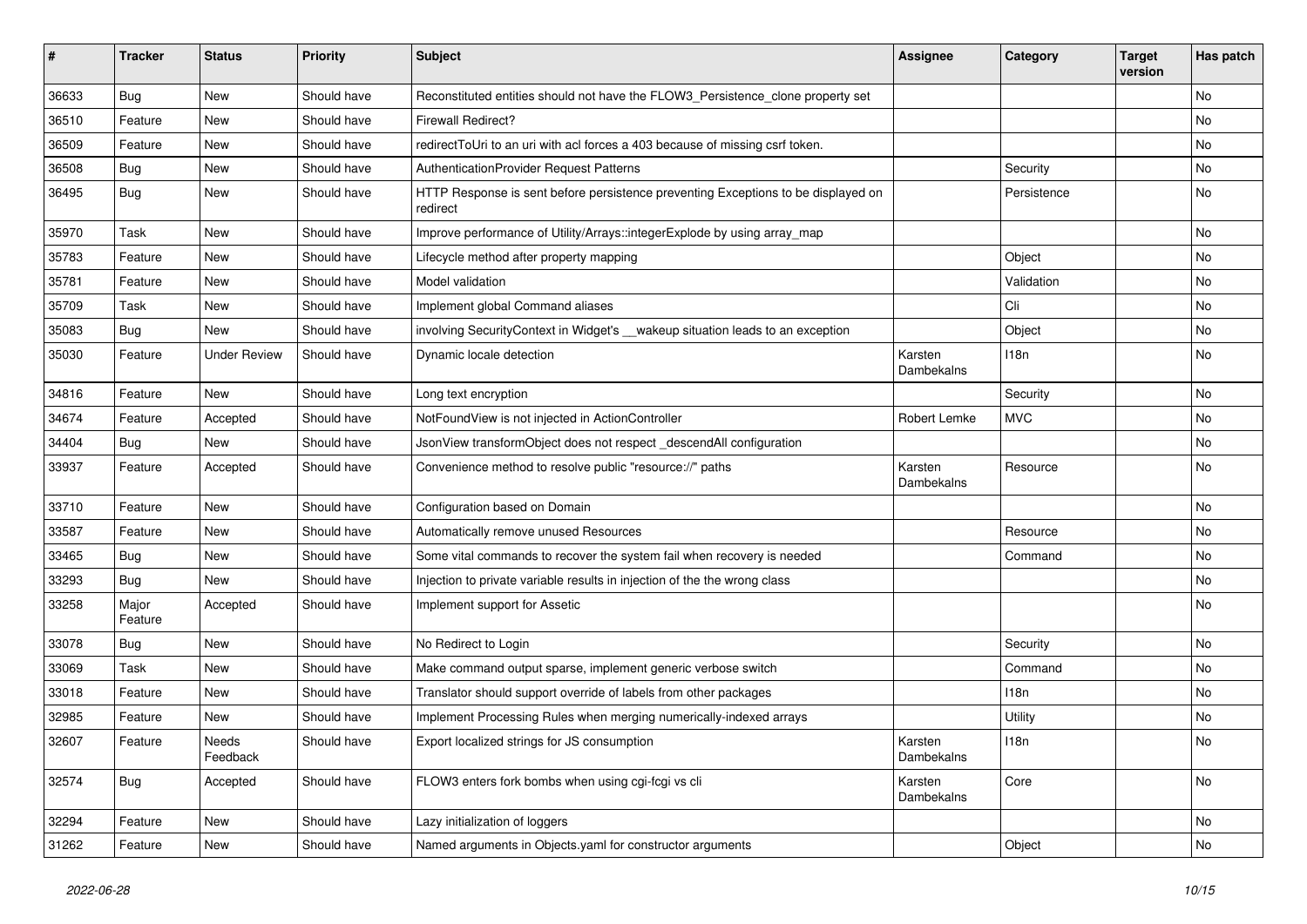| ∦     | <b>Tracker</b>   | <b>Status</b>            | <b>Priority</b> | <b>Subject</b>                                                                  | Assignee              | Category      | <b>Target</b><br>version | Has patch |
|-------|------------------|--------------------------|-----------------|---------------------------------------------------------------------------------|-----------------------|---------------|--------------------------|-----------|
| 31261 | Feature          | New                      | Should have     | Virtual objects - generate proxy classes for interfaces                         |                       | Object        |                          | No        |
| 30933 | Feature          | Needs<br>Feedback        | Should have     | Check for unique constraints on add()                                           | Karsten<br>Dambekalns | Persistence   |                          | No        |
| 30890 | Feature          | Accepted                 | Should have     | Developer Toolbar                                                               | Christian Müller      | <b>MVC</b>    |                          | <b>No</b> |
| 30423 | Feature          | New                      | Should have     | Rendering template of other action without forward                              |                       | <b>MVC</b>    |                          | No        |
| 29972 | Feature          | <b>Under Review</b>      | Should have     | <b>Configurable Redirects</b>                                                   | Tim Kandel            | MVC - Routing |                          | <b>No</b> |
| 29258 | Feature          | Needs<br>Feedback        | Should have     | Provide a way to override classes by environment                                |                       |               |                          | No        |
| 28399 | Feature          | Needs<br>Feedback        | Should have     | Validation message and code should be configurable for bundled validators       |                       | Validation    |                          | No        |
| 28319 | <b>Bug</b>       | Needs<br>Feedback        | Should have     | Access denied will be logged at the wrong location in nested calls              |                       | Security      |                          | No        |
| 28136 | Feature          | New                      | Should have     | <b>HTTP Semantics for Transactions and more</b>                                 |                       | Persistence   |                          | <b>No</b> |
| 28074 | Feature          | <b>Needs</b><br>Feedback | Should have     | Provide a shell script that installs Phoenix or FLOW3 from git                  | Markus Bucher         |               |                          | No        |
| 28052 | Feature          | On Hold                  | Should have     | Possibility to enable or disable accounts                                       | Julian Kleinhans      | Security      |                          | No        |
| 28016 | <b>Bug</b>       | <b>Needs</b><br>Feedback | Should have     | Cascade remove of cleared ArrayCollection                                       | Karsten<br>Dambekalns | Persistence   |                          | No        |
| 27721 | Bug              | Needs<br>Feedback        | Should have     | Permissions of uploaded resources not correct                                   | Karsten<br>Dambekalns | Resource      |                          | <b>No</b> |
| 27322 | Feature          | On Hold                  | Should have     | Add support for Appserver-in-PHP, which could result in much faster executions. | Christopher<br>Hlubek |               |                          | <b>No</b> |
| 27088 | <b>Bug</b>       | On Hold                  | Should have     | initializeObject() is called too early when reconstructing entities             |                       | Object        |                          | <b>No</b> |
| 26986 | Feature          | Accepted                 | Should have     | Debug toolbar                                                                   | Christian Müller      |               |                          | No        |
| 26943 | Feature          | <b>Needs</b><br>Feedback | Should have     | Add i18n support to domain models                                               | Karsten<br>Dambekalns | 118n          |                          | No        |
| 26765 | Feature          | Accepted                 | Should have     | Support class schema features for every reflected class                         | Karsten<br>Dambekalns | Reflection    |                          | <b>No</b> |
| 26745 | Feature          | New                      | Should have     | MVC should know about entities lying in the session                             |                       | <b>MVC</b>    |                          | No        |
| 13559 | <b>Bug</b>       | Accepted                 | Should have     | ObjectSerializer failes with persistent objects within arrays                   | Karsten<br>Dambekalns | Persistence   |                          | No        |
| 9861  | Feature          | Needs<br>Feedback        | Should have     | Leave logging up and running as long as possible                                |                       | Log           |                          | <b>No</b> |
| 9313  | Feature          | New                      | Should have     | Support for currencies                                                          |                       | 118n          |                          | No        |
| 8464  | Feature          | New                      | Should have     | Write settings using the ConfigurationManager                                   |                       | Configuration |                          | No        |
| 3585  | Major<br>Feature | New                      | Should have     | Implement support for value objects                                             |                       |               |                          | No        |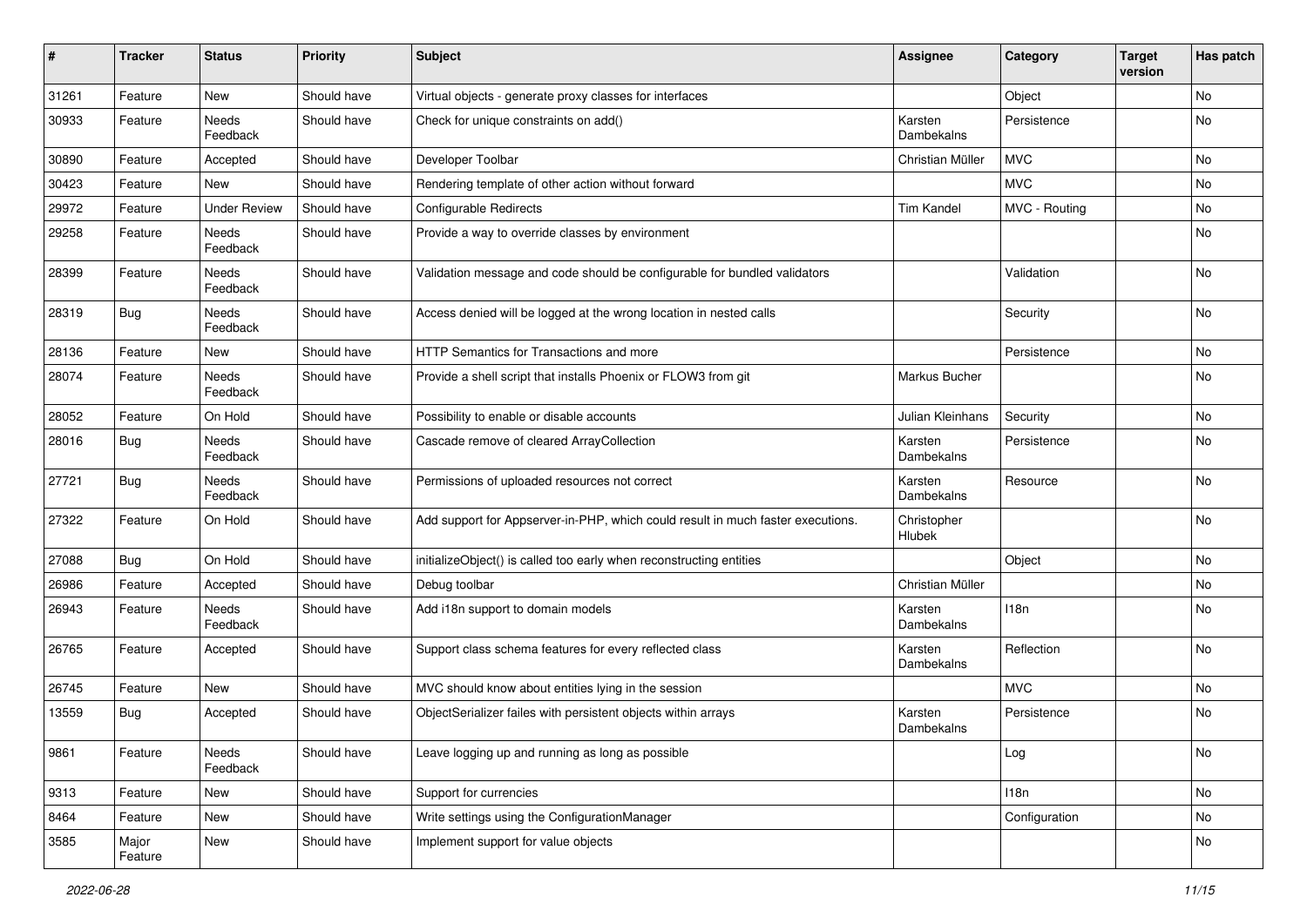| $\sharp$ | Tracker          | <b>Status</b>       | <b>Priority</b> | <b>Subject</b>                                                                               | <b>Assignee</b>        | Category        | <b>Target</b><br>version | Has patch |
|----------|------------------|---------------------|-----------------|----------------------------------------------------------------------------------------------|------------------------|-----------------|--------------------------|-----------|
| 2817     | Feature          | Needs<br>Feedback   | Should have     | Provide safeguard for preventing multiple submits of a form                                  |                        | <b>MVC</b>      |                          | No        |
| 47950    | Bug              | New                 | Should have     | import of remote resources                                                                   |                        | Resource        | 2.0.1                    | No        |
| 47858    | <b>Bug</b>       | Needs<br>Feedback   | Should have     | Remove .htaccess from Composer Installer Essentials                                          | Christopher<br>Hlubek  | Package         | 2.0.1                    | No        |
| 47487    | <b>Bug</b>       | New                 | Should have     | Functional test classes in package without classes are not compiled                          |                        | Core            | 2.0.1                    | <b>No</b> |
| 47325    | <b>Bug</b>       | <b>Under Review</b> | Should have     | ReflectionData and classSchema caches need not be freezable                                  |                        | Reflection      | 2.0.1                    | No        |
| 46425    | Task             | <b>Under Review</b> | Should have     | DI proxy classes use raw reflection instead of RelfectionService                             | Christian Müller       | Core            | 2.0.1                    | No        |
| 44361    | <b>Bug</b>       | New                 | Should have     | TYPO3\Flow\I18n\Formatter\DatetimeFormatter - caching DATETIME type                          |                        | 118n            | 2.0.1                    | No        |
| 44203    | <b>Bug</b>       | Needs<br>Feedback   | Should have     | Session implementation is still racy                                                         | Robert Lemke           | Session         | 2.0.1                    | No        |
| 44186    | Bug              | New                 | Should have     | Request does not accept custom Content-Type                                                  |                        | <b>MVC</b>      | 2.0.1                    | No        |
| 44185    | <b>Bug</b>       | New                 | Should have     | XML body always need a root node                                                             |                        | <b>MVC</b>      | 2.0.1                    | No        |
| 44184    | <b>Bug</b>       | New                 | Should have     | Request arguments are not merged correctly for single object actions                         |                        | <b>MVC</b>      | 2.0.1                    | <b>No</b> |
| 44148    | <b>Bug</b>       | New                 | Should have     | Documentation for executeCommand() needs clarification                                       |                        |                 | 2.0.1                    | No        |
| 43541    | Bug              | New                 | Should have     | Incomplete classes path detection for PSR-0                                                  |                        | Core            | 2.0.1                    | No        |
| 43190    | <b>Bug</b>       | Accepted            | Should have     | Misleading exception message for incompatible database structure                             | Karsten<br>Dambekalns  | Persistence     | 2.0.1                    | No        |
| 42465    | Task             | New                 | Should have     | Document i18n settings                                                                       |                        | Documentation - | 2.0.1                    | <b>No</b> |
| 39096    | <b>Bug</b>       | New                 | Should have     | Unnecessary compile invoked in non production context?                                       |                        | Core            | 2.0.1                    | No        |
| 58927    | Bug              | New                 | Should have     | Overlapping ressouce definitions in Policy yaml resolved incorrectly                         |                        | Security        | 2.1                      | No        |
| 58153    | <b>Bug</b>       | New                 | Should have     | Session - Scope, Property with interface annotation fails at wakeup                          |                        | <b>AOP</b>      | 2.1                      | No        |
| 62292    | Major<br>Feature | New                 | Should have     | Support for entity translation                                                               |                        | 118n            | 2.x                      | No        |
| 58579    | Feature          | New                 | Should have     | Adding own environment constants to Flow                                                     |                        |                 | 2.x                      | No        |
| 57374    | Bug              | New                 | Should have     | Persisted entities saved in session are not resolved                                         |                        | Session         | 2.x                      | No        |
| 51847    | <b>Bug</b>       | New                 | Should have     | Overiding controller actions with other required parameter sets results in fatal error.      |                        | Reflection      | 2.x                      | No        |
| 53262    | Bug              | New                 | Should have     | FileBakend have some race condition                                                          | Dominique Feyer        | Cache           |                          | Yes       |
| 52280    | Task             | <b>Under Review</b> | Should have     | Throw Exception if there is an array in PSR-0 autoload                                       |                        |                 |                          | Yes       |
| 51972    | Bug              | New                 | Should have     | Joins for every deep property constraint make cartesian selection                            | Adrian Föder           |                 |                          | Yes       |
| 51811    | <b>Bug</b>       | New                 | Should have     | Improve session handle when the authenticated account is removed from persitance             | Dominique Feyer        |                 |                          | Yes       |
| 37292    | <b>Bug</b>       | <b>Under Review</b> | Should have     | PropertyMappingConfiguration::mapUnknownProperties is not passed down to<br>Subconfiguration | Sebastian<br>Kurfuerst | Property        |                          | Yes       |
| 34134    | <b>Bug</b>       | Needs<br>Feedback   | Should have     | PropertyMapper throws unnecessary exception                                                  | Christian Müller       | Property        |                          | Yes       |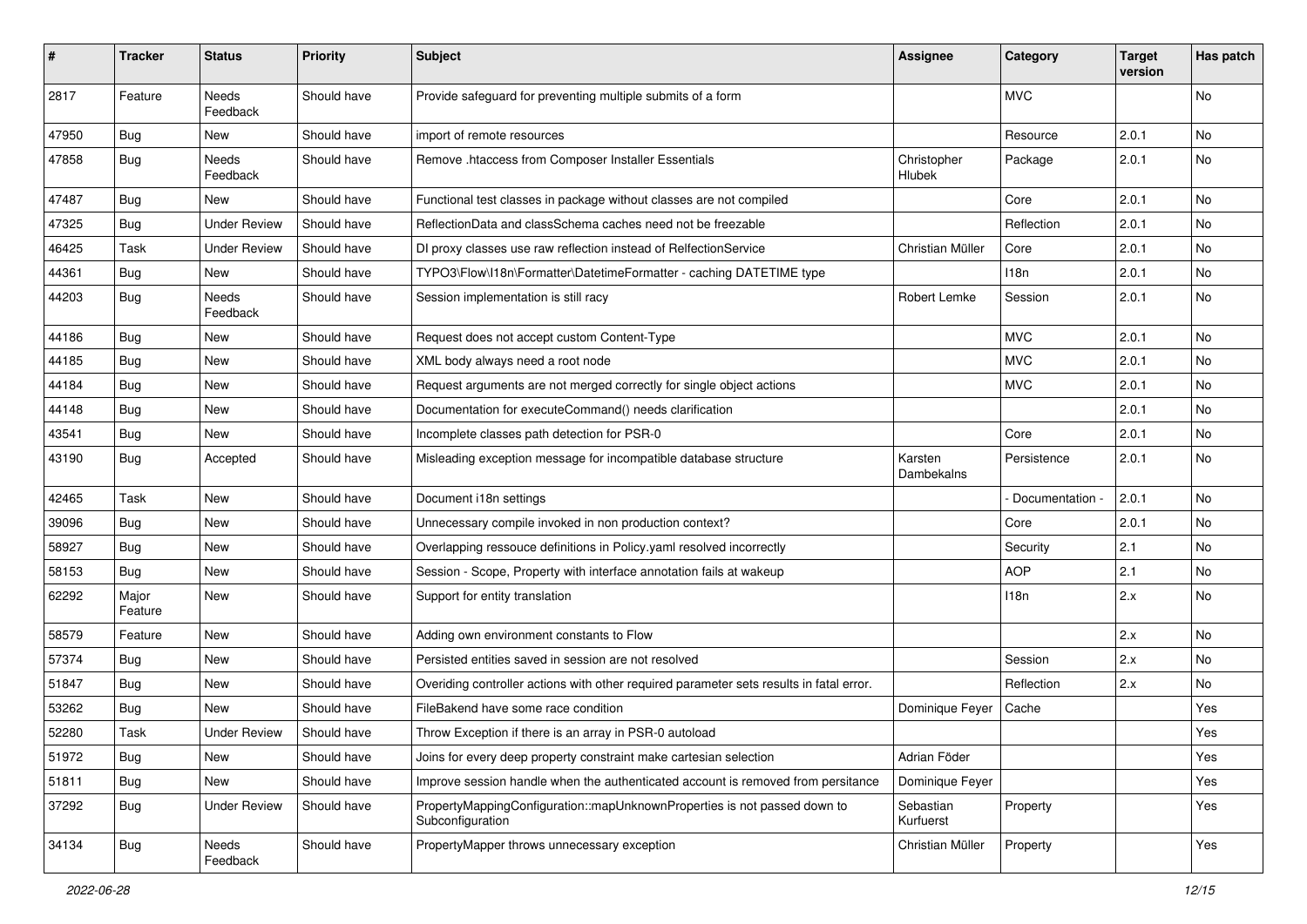| ∦     | <b>Tracker</b> | <b>Status</b>            | <b>Priority</b> | <b>Subject</b>                                                                                                                                          | Assignee             | Category                    | <b>Target</b><br>version | Has patch |
|-------|----------------|--------------------------|-----------------|---------------------------------------------------------------------------------------------------------------------------------------------------------|----------------------|-----------------------------|--------------------------|-----------|
| 32106 | Feature        | Accepted                 | Should have     | Support for Object source in PropertyMapper                                                                                                             |                      | Property                    |                          | Yes       |
| 30424 | <b>Bug</b>     | <b>New</b>               | Must have       | Forward object arguments with changes                                                                                                                   |                      | <b>MVC</b>                  |                          |           |
| 29405 | <b>Bug</b>     | <b>New</b>               | Must have       | When storing a new entity inside the session, it will be fully serialized instead of just<br>the reference being stored                                 |                      | Session                     |                          |           |
| 10678 | Bug            | <b>New</b>               | Must have       | ReflectionService doesn't reflect methods of child classes correctly when they get<br>reflected before their parent class in the initialization process |                      | Reflection                  |                          |           |
| 6603  | Feature        | <b>New</b>               | Must have       | Provide a policy management API                                                                                                                         | Andreas Förthner     | Security                    |                          |           |
| 3755  | Task           | <b>New</b>               | Must have       | Concurrency stress testing and cache mechanism                                                                                                          |                      | - Testing -                 |                          |           |
| 3580  | Feature        | <b>New</b>               | Must have       | Create an administration panel for the FLOW3 Development context                                                                                        |                      | <b>MVC</b>                  |                          |           |
| 2974  | Bug            | <b>New</b>               | Must have       | Aspect / Proxy Cache is not emptied automatically if an interface used for introduction<br>was modified                                                 | Robert Lemke         | <b>AOP</b>                  |                          |           |
| 1785  | Feature        | <b>New</b>               | Must have       | Automatic garbage collection for expired cache entries                                                                                                  |                      | Cache                       |                          |           |
| 56639 | Feature        | <b>New</b>               | Must have       | Implement "getPrivateStorageUriByResource()" for recieving (image-) file URIs                                                                           | Robert Lemke         |                             | 2.x                      |           |
| 59878 | <b>Bug</b>     | New                      | Must have       | TYPO3\Flow\Core\Booting\Exception\SubProcessException thrown in file Scripts.php                                                                        |                      | - Error Handler<br>Report - | 1.1.1                    | No.       |
| 39791 | Bug            | <b>New</b>               | Must have       | Reflection data of old aspect is not removed                                                                                                            |                      | Reflection                  | 1.1.1                    | No.       |
| 58975 | Bug            | <b>New</b>               | Must have       | Fix command for Linux in Qucikstart documentation                                                                                                       |                      | Documentation -             |                          | No.       |
| 58622 | Feature        | New                      | Must have       | Clearer Exception: Array to string conversion                                                                                                           |                      | Core                        |                          | No        |
| 58494 | <b>Bug</b>     | <b>Needs</b><br>Feedback | Must have       | Inifinite redirects if index.php presents in URI                                                                                                        | Bastian<br>Waidelich | MVC - Routing               |                          | No        |
| 57541 | <b>Bug</b>     | <b>Under Review</b>      | Must have       | Content Security: operands work intrinsically differently in Rewrite and Manual check                                                                   |                      | Security                    |                          | No.       |
| 56856 | <b>Bug</b>     | <b>Under Review</b>      | Must have       | Fix StandardView Template                                                                                                                               |                      |                             |                          | No.       |
| 56744 | Feature        | <b>New</b>               | Must have       | stay logged in                                                                                                                                          |                      |                             |                          | No        |
| 56601 | Bug            | <b>Under Review</b>      | Must have       | PersistenceManager wrong handling of ORM\ld                                                                                                             |                      |                             |                          | No        |
| 56544 | Bug            | <b>New</b>               | Must have       | FLOW Exception on tar package inclusion via composer                                                                                                    |                      | Core                        |                          | No        |
| 55937 | <b>Bug</b>     | <b>New</b>               | Must have       | FlashMessage queue is lost                                                                                                                              |                      | Session                     |                          | No.       |
| 55870 | Feature        | New                      | Must have       | Enhance f:form.textfield or add a f:form.datefield VH with enhanced validation and<br>propertymapping                                                   | Christian Müller     |                             |                          | No        |
| 54549 | Bug            | <b>New</b>               | Must have       | PackageManager::createPackage is incompatible to PackageManagerInterface                                                                                |                      |                             |                          | No        |
| 54451 | Bug            | New                      | Must have       | No functionality at Apache environments with suexec                                                                                                     |                      |                             |                          | No        |
| 51120 | Bug            | New                      | Must have       | \TYPO3\Flow\Core\Booting::buildSubprocessCommand - wrong command if passed<br>more than one parameters                                                  |                      | Core                        |                          | No        |
| 49423 | <b>Bug</b>     | New                      | Must have       | Role name and packageKey are not accessible                                                                                                             |                      |                             |                          | No        |
| 49373 | <b>Bug</b>     | New                      | Must have       | Methods policy with key "Controllers" is ignored                                                                                                        |                      | Security                    |                          | No        |
| 47073 | Bug            | New                      | Must have       | Cookie causes Error after Update                                                                                                                        |                      | Http                        |                          | No        |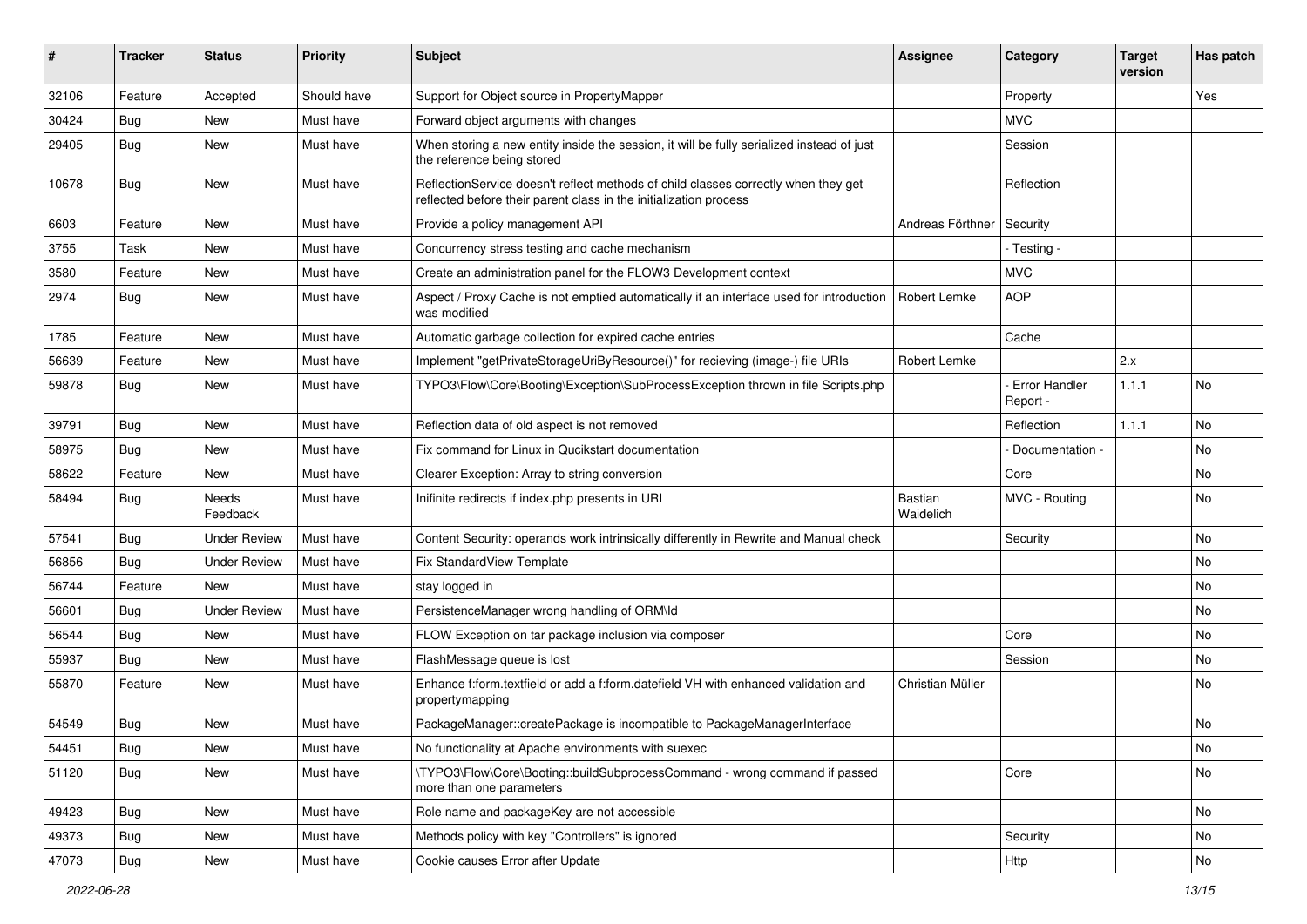| ∦     | <b>Tracker</b> | <b>Status</b>       | <b>Priority</b> | <b>Subject</b>                                                                                                       | <b>Assignee</b>       | Category        | <b>Target</b><br>version | Has patch |
|-------|----------------|---------------------|-----------------|----------------------------------------------------------------------------------------------------------------------|-----------------------|-----------------|--------------------------|-----------|
| 46689 | Bug            | <b>New</b>          | Must have       | The new ClassLoader swallows Fatal Errors                                                                            | Marc Neuhaus          |                 |                          | <b>No</b> |
| 46120 | Bug            | <b>New</b>          | Must have       | Important step missing in the installation chapter                                                                   |                       | Documentation - |                          | No        |
| 46097 | <b>Bug</b>     | New                 | Must have       | Logged in user gets session of an other logged in user                                                               | Robert Lemke          | Session         |                          | No        |
| 45253 | Task           | Accepted            | Must have       | Throw exception in PointcutMethodNameFilter if given method's argument does not<br>match the actual method signature | Christian Müller      | Security        |                          | No        |
| 45249 | <b>Bug</b>     | <b>New</b>          | Must have       | Update composer project-create command listing                                                                       |                       | Documentation - |                          | No        |
| 44738 | Feature        | <b>New</b>          | Must have       | Re-Validation of argument's custom validators                                                                        |                       | Validation      |                          | No        |
| 44314 | Task           | Accepted            | Must have       | slightly file permissions for /Configuration/* and /Data/Persistent/EncryptionKey                                    | Karsten<br>Dambekalns | Security        |                          | <b>No</b> |
| 43621 | Bug            | <b>Under Review</b> | Must have       | Composer installer overwrites Settings.yaml.example                                                                  | Karsten<br>Dambekalns |                 |                          | No        |
| 42606 | <b>Bug</b>     | <b>New</b>          | Must have       | Content Security with nested objects                                                                                 |                       | Security        |                          | No        |
| 42520 | Bug            | New                 | Must have       | Cache must be flushed globally for package state changes                                                             |                       | Core            |                          | No        |
| 41496 | Bug            | New                 | Must have       | Upload identical Resources, deleting fails                                                                           |                       | Resource        |                          | No        |
| 41148 | Bug            | New                 | Must have       | Converting of ValueObjects                                                                                           |                       |                 |                          | <b>No</b> |
| 38980 | Bug            | New                 | Must have       | ActionController: behavior of required arguments is not consistent                                                   |                       | Validation      |                          | <b>No</b> |
| 38065 | Feature        | New                 | Must have       | Implement content security for DQL queries                                                                           | Andreas Förthner      | Security        |                          | No        |
| 37571 | Bug            | <b>New</b>          | Must have       | Inherited proxies fail when implementing clone                                                                       |                       | <b>AOP</b>      |                          | No        |
| 37473 | <b>Bug</b>     | New                 | Must have       | Subsequent Exceptions related to Doctrine Entity Manager makes it snap shut                                          |                       | - Testing -     |                          | <b>No</b> |
| 37352 | <b>Bug</b>     | <b>Under Review</b> | Must have       | generateValueHash() should use getIdentifierByObject()                                                               | Karsten<br>Dambekalns | Persistence     |                          | No        |
| 37227 | Bug            | On Hold             | Must have       | securityContext->getParty is not available in widget context                                                         |                       | Session         |                          | No        |
| 37212 | Feature        | Accepted            | Must have       | Edge Side Includes (ESI)                                                                                             | Robert Lemke          | Http            |                          | No        |
| 35868 | <b>Bug</b>     | On Hold             | Must have       | Unstable condition in Utility\Environment                                                                            | Karsten<br>Dambekalns | Environment     |                          | No        |
| 35831 | Bug            | New                 | Must have       | Deleting or unpublishing of a resource deletes all published symlinks<br>(Web/ Resources/Persistent)                 |                       |                 |                          | No        |
| 35720 | <b>Bug</b>     | <b>New</b>          | Must have       | Access denied Exception for widget links to actions with a policy                                                    |                       | Security        |                          | <b>No</b> |
| 34879 | Bug            | Accepted            | Must have       | Proxied object is not update()able                                                                                   | Karsten<br>Dambekalns | Persistence     |                          | <b>No</b> |
| 33055 | Bug            | New                 | Must have       | AccessDeniedException instead of WebRedirect                                                                         |                       | Security        |                          | No        |
| 33024 | <b>Bug</b>     | Accepted            | Must have       | Exception when validating a float in a Model with the Number validator                                               | Karsten<br>Dambekalns | 118n            |                          | No        |
| 32873 | Bug            | Accepted            | Must have       | Value changes for logged in account are not persisted due to session serialization                                   | Karsten<br>Dambekalns |                 |                          | <b>No</b> |